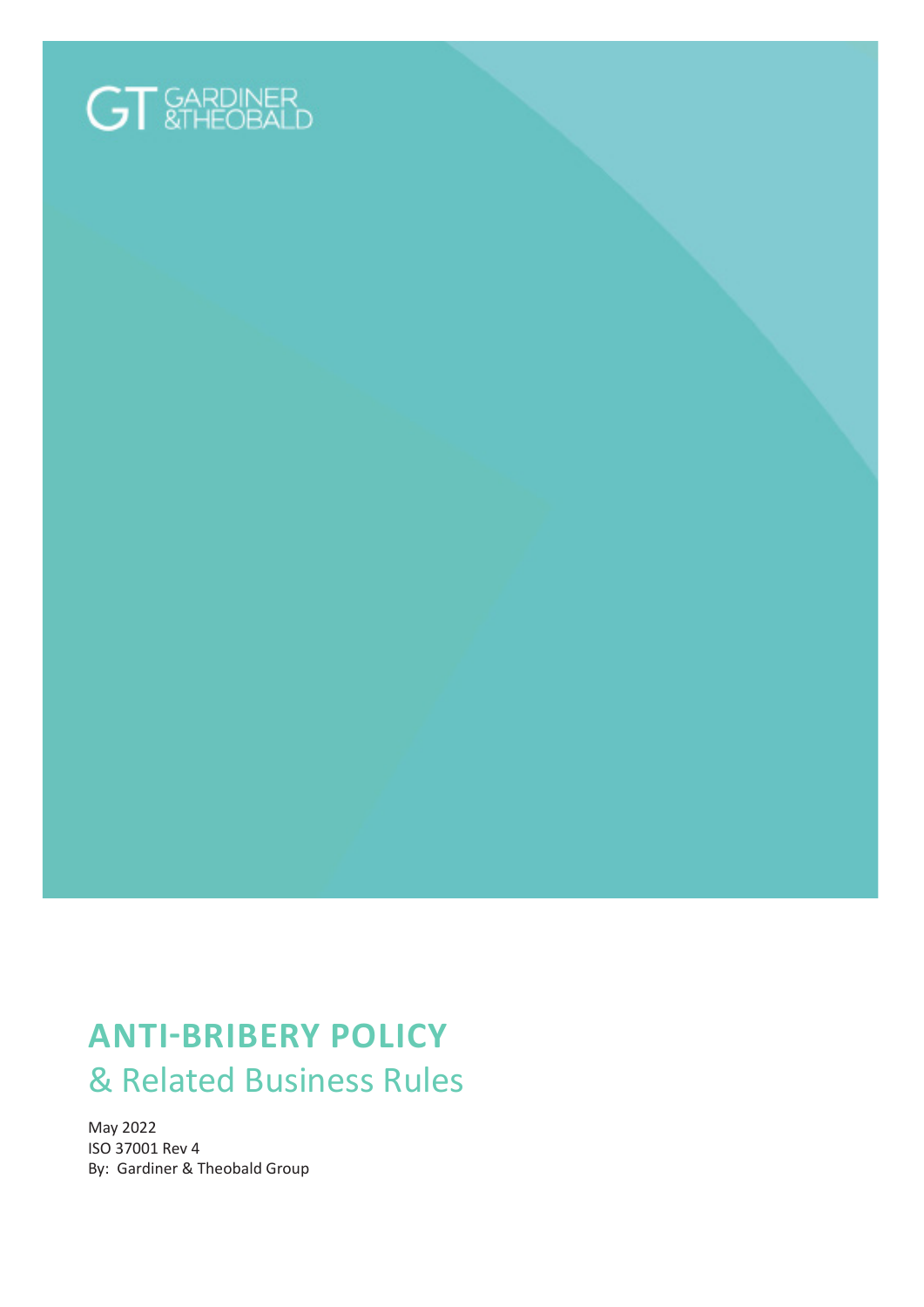

# **CHANGE CONTROL**

| <b>DATE</b> | <b>BY</b>     | AMENDMENTS/ADDITION                                          |
|-------------|---------------|--------------------------------------------------------------|
| May 2022    | Imelda Moffat | INTRODUCTION OF CHANGE CONTROL PAGE                          |
| May 2022    | Imelda Moffat | RISK OF BIDDING/MARKETING ACTIVITIES ADDED TO THE RISKS PAGE |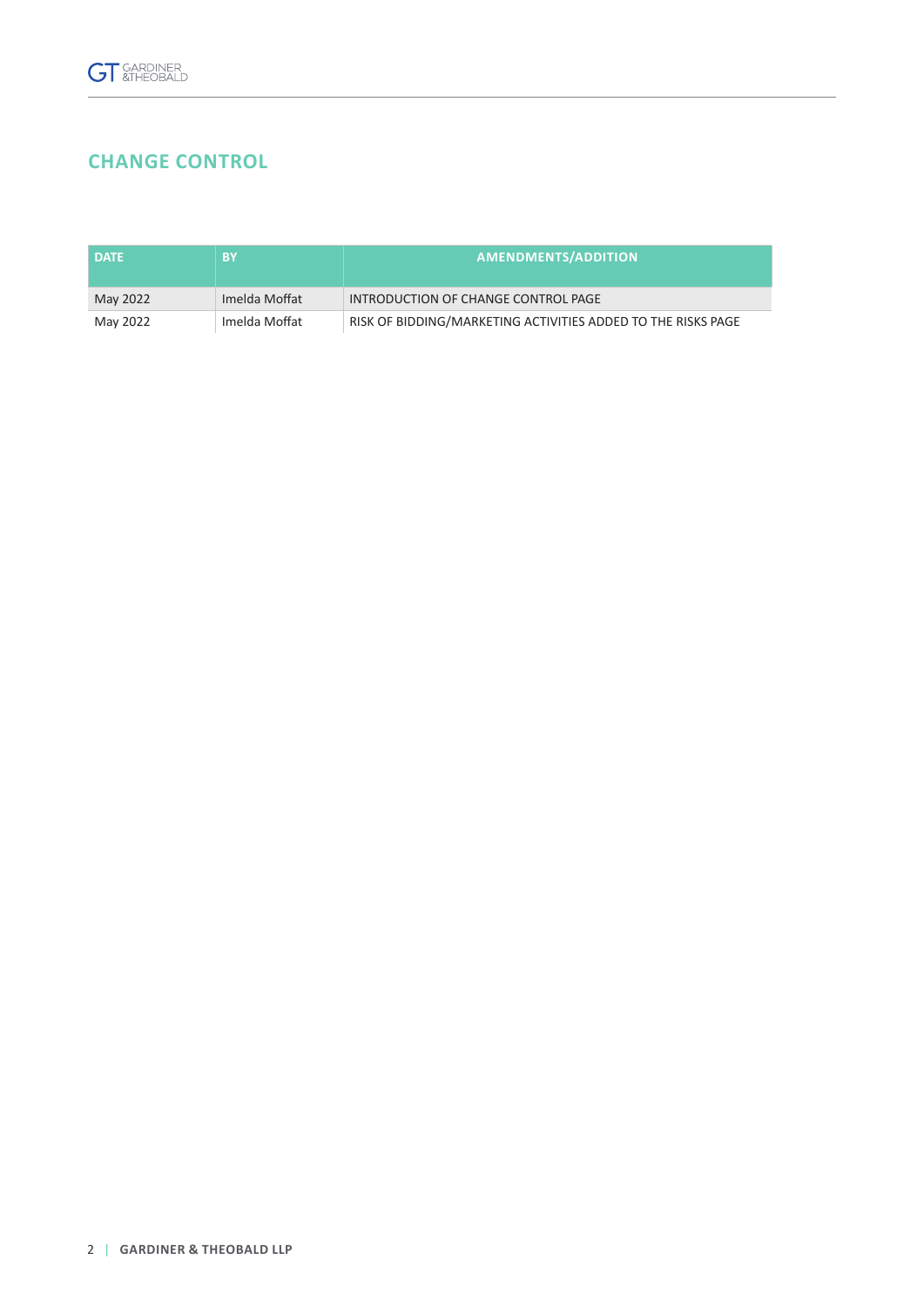# **CONTENTS**

| 01 | Definitions                                                                             | 4  |
|----|-----------------------------------------------------------------------------------------|----|
| 02 | Introduction                                                                            | 6  |
| 03 | Gardiner & Theobald Anti-Bribery Policy                                                 | 7  |
| 04 | Roles Responsibility & Leadership                                                       | 8  |
| 05 | <b>Risk Review</b>                                                                      | 10 |
| 06 | <b>General Principals</b>                                                               | 12 |
| 07 | Rules Concerning Gift, Entertainment and Client<br>Travel                               | 13 |
| 08 | <b>Rules Concerning Facilitation Payments</b>                                           | 15 |
| 09 | Rules Concerning Charitable Donations and<br>Sponsorship                                | 17 |
| 10 | <b>Rules Concerning Political Contributions</b>                                         | 19 |
| 11 | <b>Rules Concerning Business Associates</b>                                             | 20 |
| 12 | <b>Rules Concerning Discounted or Concessionary</b><br>Fees, Favours and Pro-Bono Works | 21 |
| 14 | <b>Professional and Ethics Standards</b>                                                | 24 |
| 15 | <b>Rules Concerning Audit and Sanctions</b>                                             | 25 |
| 16 | <b>Rules for Delegated Authority</b>                                                    | 27 |
| 17 | Raising Concerns/Conflict of Interest                                                   | 28 |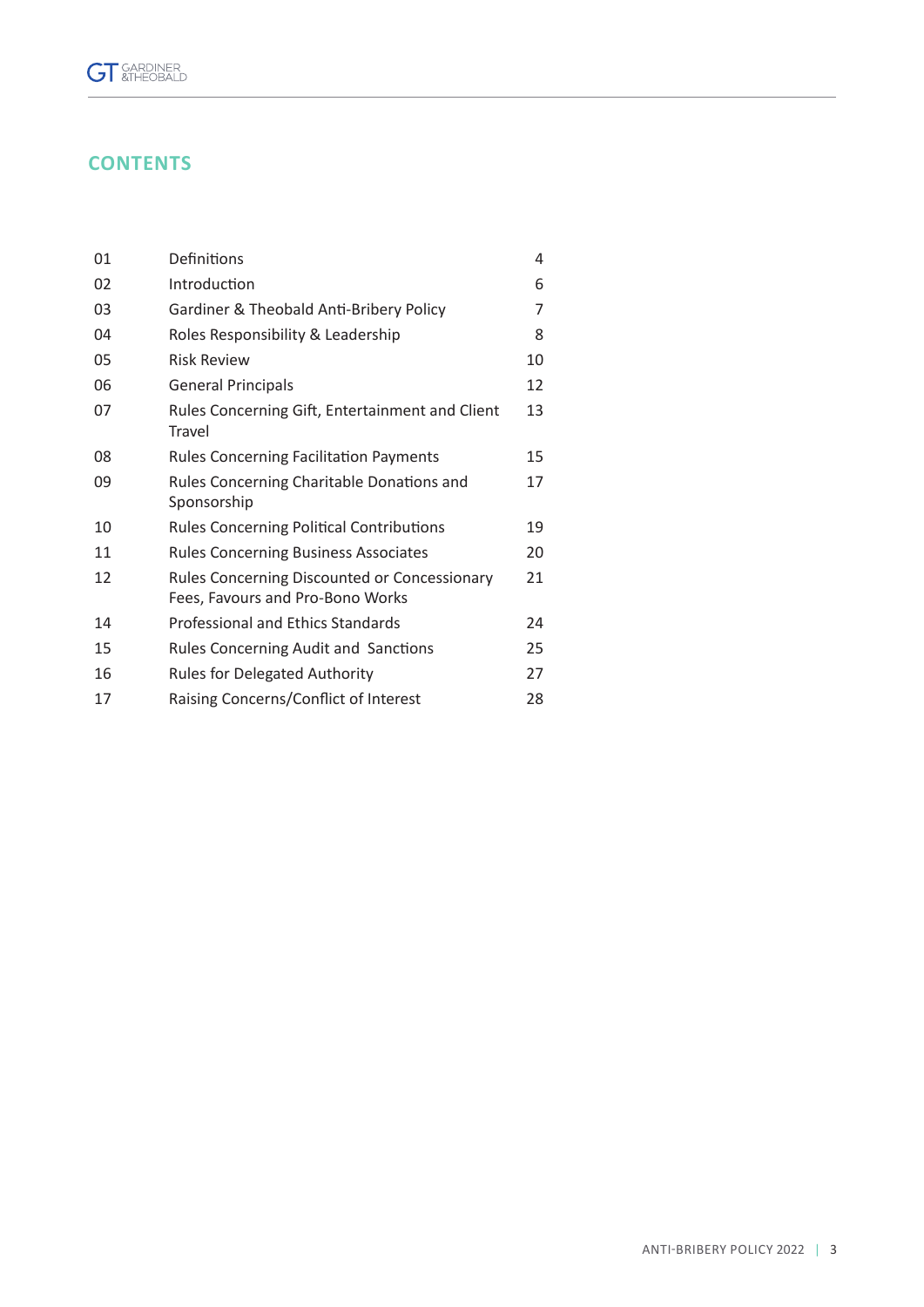

### **DEFINITIONS**

- **• Gardiner & Theobald (the organisation)** means Gardiner & Theobald LLP and its subsidiaries.
- **• Members of the Group** means all Partners, Directors and employees of the Group.
- **• Business Associates** means all sub-consultants, associated companies, alliance partners and any other organisation or individual providing services for or on behalf of Gardiner & Theobald anywhere in the world.
- **Top Management** means the partners comprising the organisations Finance Group meeting weekly in our global headquarters in London.
- **• Governing Body** means the Management Board of the Group meeting monthly in our global headquarters in London.
- **• Anti Bribery Compliance Function** Our Compliance Manager is Imelda Moffat who is a member of our Governing Body. This ensures direct and prompt access to top management in the event of any issue or concern raised in relation to the anti-bribery policy and related business rules. The Compliance Manager is responsible for:
	- overseeing implementation of our anti-bribery policy and related business rules
	- overseeing compliance by the Organisation's personnel
	- providing advice and guidance on the anti-bribery policy, related business rules and issues relating to bribery
	- confirming that our anti-bribery management system complies with BS ISO37001 2016
	- reporting performance of our ABMS to the Governing Body.
- **• Gifts** are unsolicited and unexpected and may take numerous forms including, but not limited to, cash or other financial arrangements, physical items, and access to goods or services, and may be directed at the individual or a member of their direct family or other close network. These may arise either directly from the client, or, via a third party.
- **• Entertainment** is unsolicited and usually unexpected and may take numerous forms including, but not limited to, invitations to lunch or dinner, public or private functions or events, directly related accommodation & travel and access to individuals or organisations that would not normally be accessible to the individual being entertained. The entertainment may be directed at the individual or a member of their direct family, or other close network. These may arise either directly from or to a client, or, via a third party.
- **• Facilitation payments** are usually small payments made to secure or speed up routine actions, usually undertaken by public officials, such as issuing permits, providing services or releasing goods held in customs. They are illegal in almost all countries.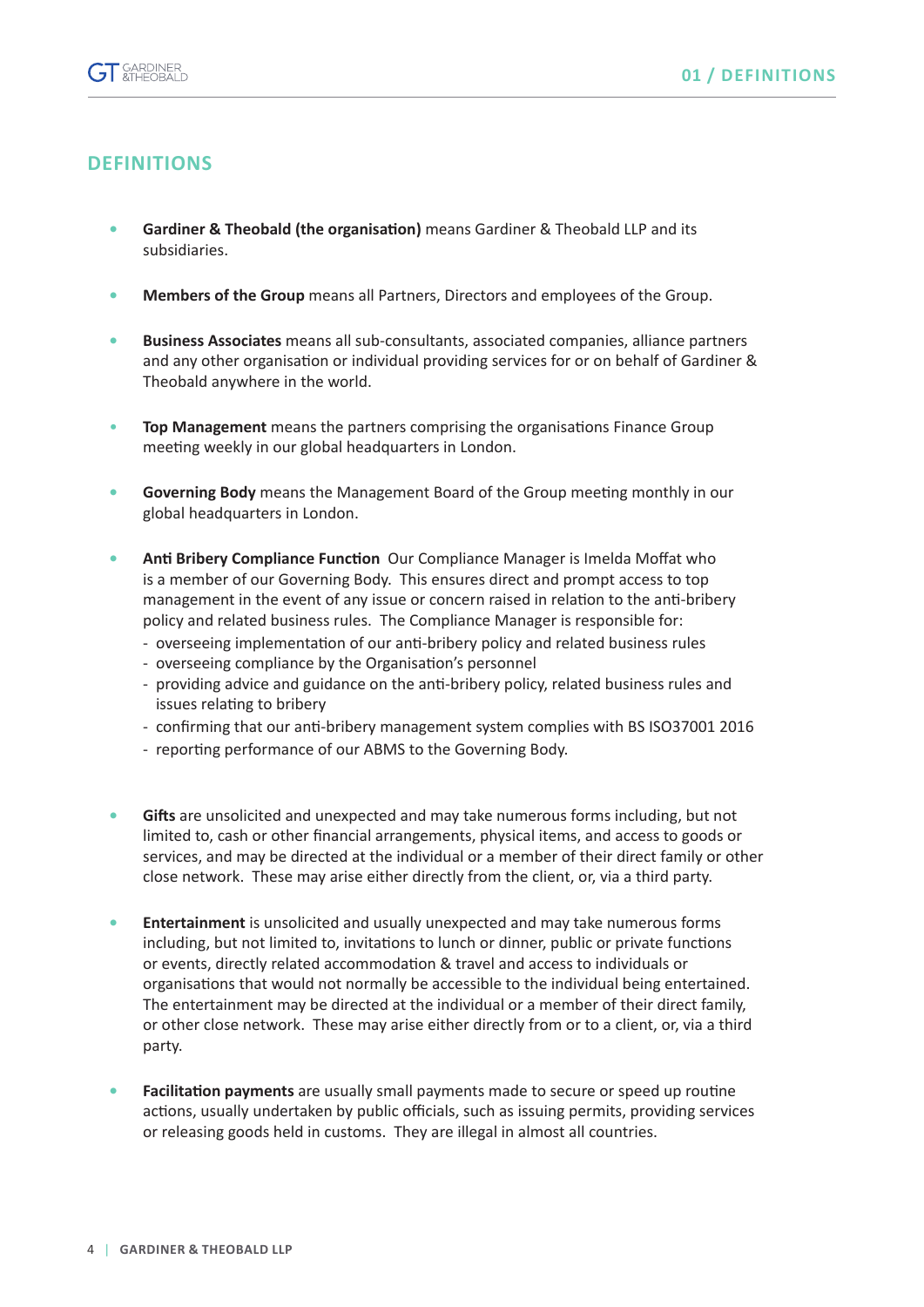- **• Senior Manager,** whenever practical, is your immediate line Partner or Director to whom you report. Where this is not possible because of, for example, time zone or geographic constraints, the senior manager is the most senior person locally whom you can access promptly.
- **• Political contributions** are a contribution, financial or in kind, to support a political cause.
- **• Financial contributions** include donations and loans.
- **• In kind contributions** include gifts or loans of property, provision of services, advertising or promotional activities endorsing a political party, purchase of tickets to fundraising events specifically supporting a political cause, the release of staff to undertake political campaigning (even if this were without pay), and contributions to research organisations or "think-tanks" with close associations to a political cause.
- **• Political causes** includes political parties, election committees, party affiliated organisations, party aligned research bodies, pressure or lobby groups, causes that are politically aligned, party officers and candidates.
- **• Foreign Public Officials (FPO)** is defined as an individual who:
	- > Holds a legislative, administrative or judicial position or any kind, whether appointed or elected, of a country or territory outside the United Kingdom (or any sub-division of such country or territory), and/or
	- > Exercises a public function for or on behalf of a country or territory outside the United Kingdom (or any such sub-division of such country or territory), or, for any public agency or public company of that country or territory (or sub-division), and/ or
	- > Is an official or agent of a public international organisation.
- **• Conflicts of Interest** are any situation where business, financial, family, political or personal interests could interfere with the judgement of persons carrying out their duties for the organisation.
- **• Ensure** Where the words "ensure" or "ensuring" occur in ISO37001 the organisation will have used all reasonable endeavours to procure the performance or out comes required.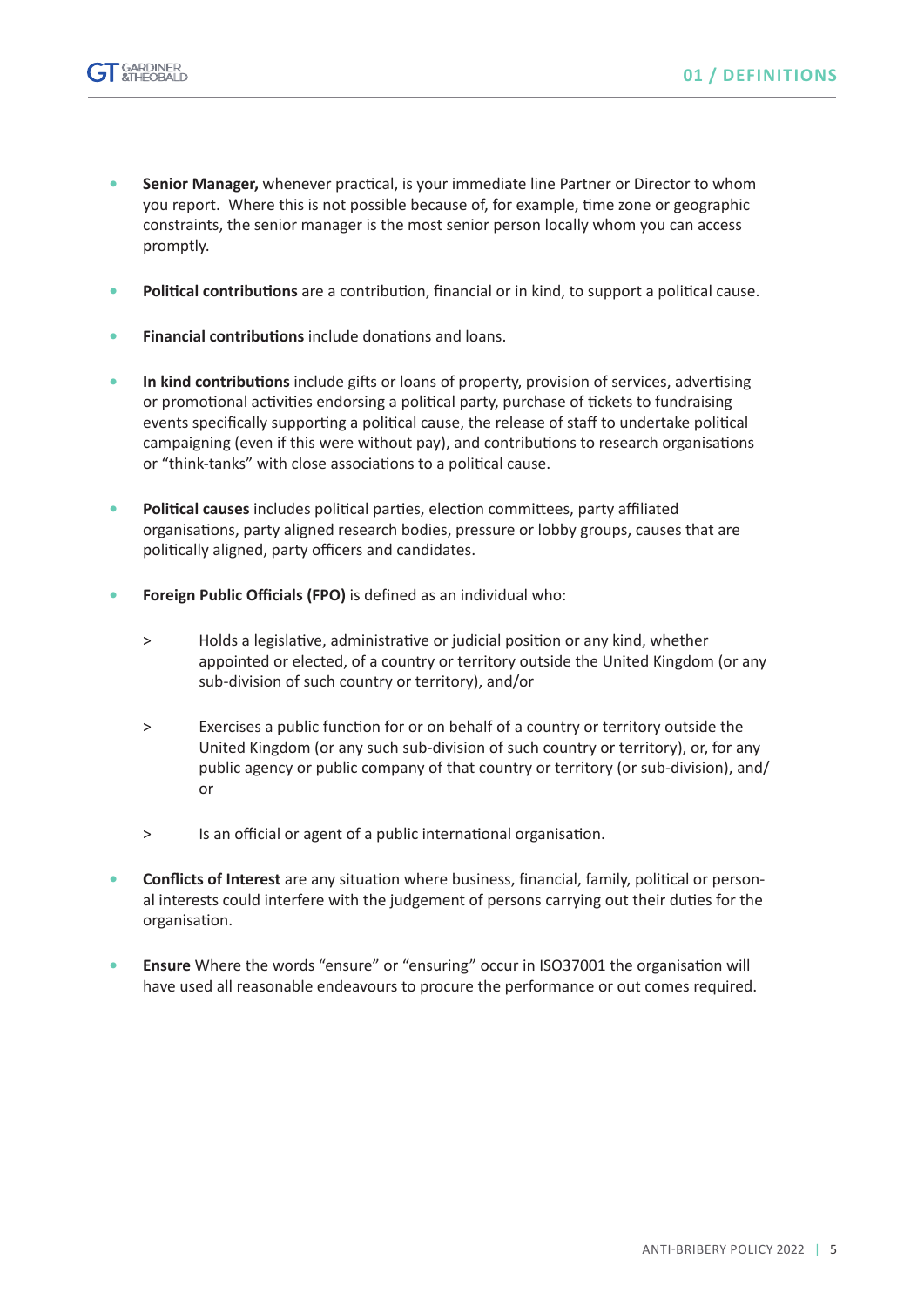

# **INTRODUCTION & CONTEXT**

The policy overleaf was originally approved by the Governing Body at a meeting on 14 February 2011 and is revalidated by the Governing Body on an annual basis.

This anti-bribery policy and related business rules applies to all of the Organisations business dealings and transactions. It applies to all members of the Organisation and our business associates. This policy applies in all countries where we carry out business.

The Governing Body has taken into consideration the following internal and external issues that could impact on the Organisation when defining the scope of the anti-bribery policy and related business rules and has determined that none of these affect our ability to achieve the objectives of our anti-bribery management system.

- The size, structure and delegated decision-making authority of the Organisation
- the locations and sectors in which the Organisation operates or anticipates operating
- the nature, scale and complexity of the Organisation's activities and operations
- the Organisation's business model
- the entitles over which the Organisation has control and entities which exercise control over the Organisation
- the Organisation's business associates
- the nature and extent of interactions with public officials
- applicable statutory, regulatory, contractual and professional obligations and duties.

In addition, we have identified the stakeholders that are relevant to our anti-bribery management system and their requirements. These are reviewed annually as part of our Risk Review meeting.

The Governing Body considers that the Organisation's strategy is not in conflict with our antibribery policy and related business rules and any changes inn our strategic approach together with changes in internal or external issues that could impact on the Organisation, will be reviewed annually as part of our Risk Review meeting.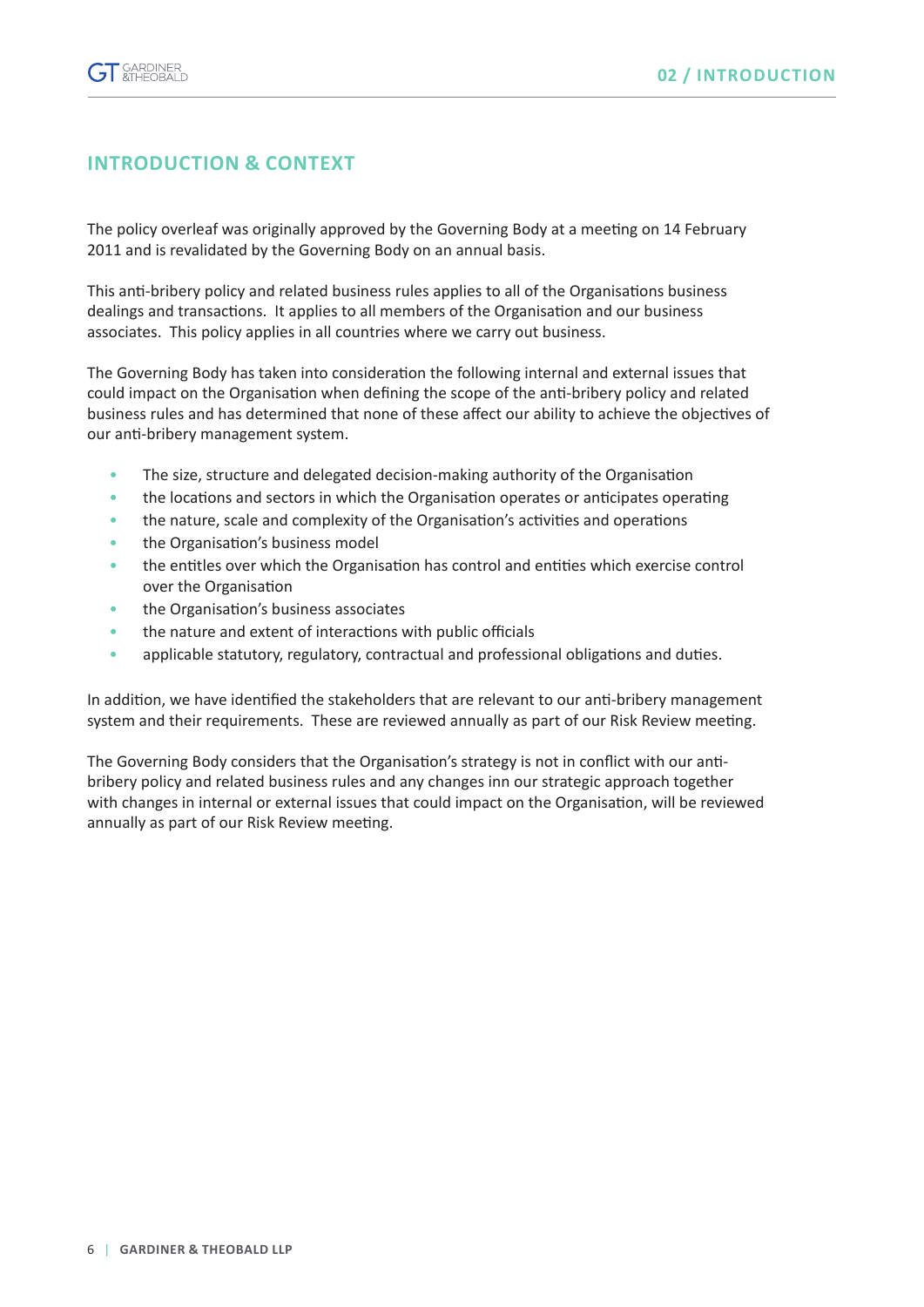



### **ANTI-BRIBERY POLICY**

Gardiner & Theobald has a zero tolerance of bribery and corruption.

Bribery is "*the giving, receiving, soliciting or promising of money, a gift or anything else of real or implied value as an inducement to do something that is dishonest, illegal or a breach of trust in order to secure business or a business advantage*".

Whilst we respect the rules by which others conduct their own business, these are the principles by which we conduct our business:

- We will carry out our business fairly, honestly, openly and with integrity.
- We will not make bribes, nor will we condone the offering of bribes on our behalf.
- We will not accept bribes, nor will we agree to them being accepted on our behalf.
- We will avoid appointing others to provide services for us or on our behalf who do not share these principles and who may harm our reputation.
- We will set out our processes for avoiding bribery and keeping to and supporting our values.
- We will keep clear and updated records.
- We will make sure that all members of the Organisation and our business partners know our principles.
- We will regularly review and update our programme and processes as needed.
- We will keep to these principles even when it becomes difficult.
- We will at all times act with integrity and avoid conflict of interest and any actions or situations that are inconsistent with our professional obligations.

#### **Procedures**

The Governing Body recognises that any violation of anti-bribery and corruption laws could subject the Members of the Organisation to severe penalties including unlimited fines and imprisonment.

The Governing Body requires the following procedures to be implemented and maintained:

- Strict compliance with this policy.
- Implementation of an Anti-Bribery Programme.
- Training to allow recognition of, and avoidance of, bribery. The internet-based training resource is compulsory for everyone in the Gardiner & Theobald Group in every UK and non UK office. The provision of appropriate training is a key feature of our obligations under the Act and one which is monitored and audited.
- Vigilance and reporting of any suspicion of bribery, immediately to the Managing Partner.
- Rigorous investigation of any alleged bribery.
- Organisation disciplinary action against anyone involved in bribery.
- All of our business partners must be informed of this policy and must comply with this policy.

This policy and its related business rules were revalidated at the meeting of the Governing Body held on 23 May 2022.

 $\frac{1}{\sqrt{2}}$ <br>Adam Glover Date 23 May 2022

Managing Partner Gardiner & Theobald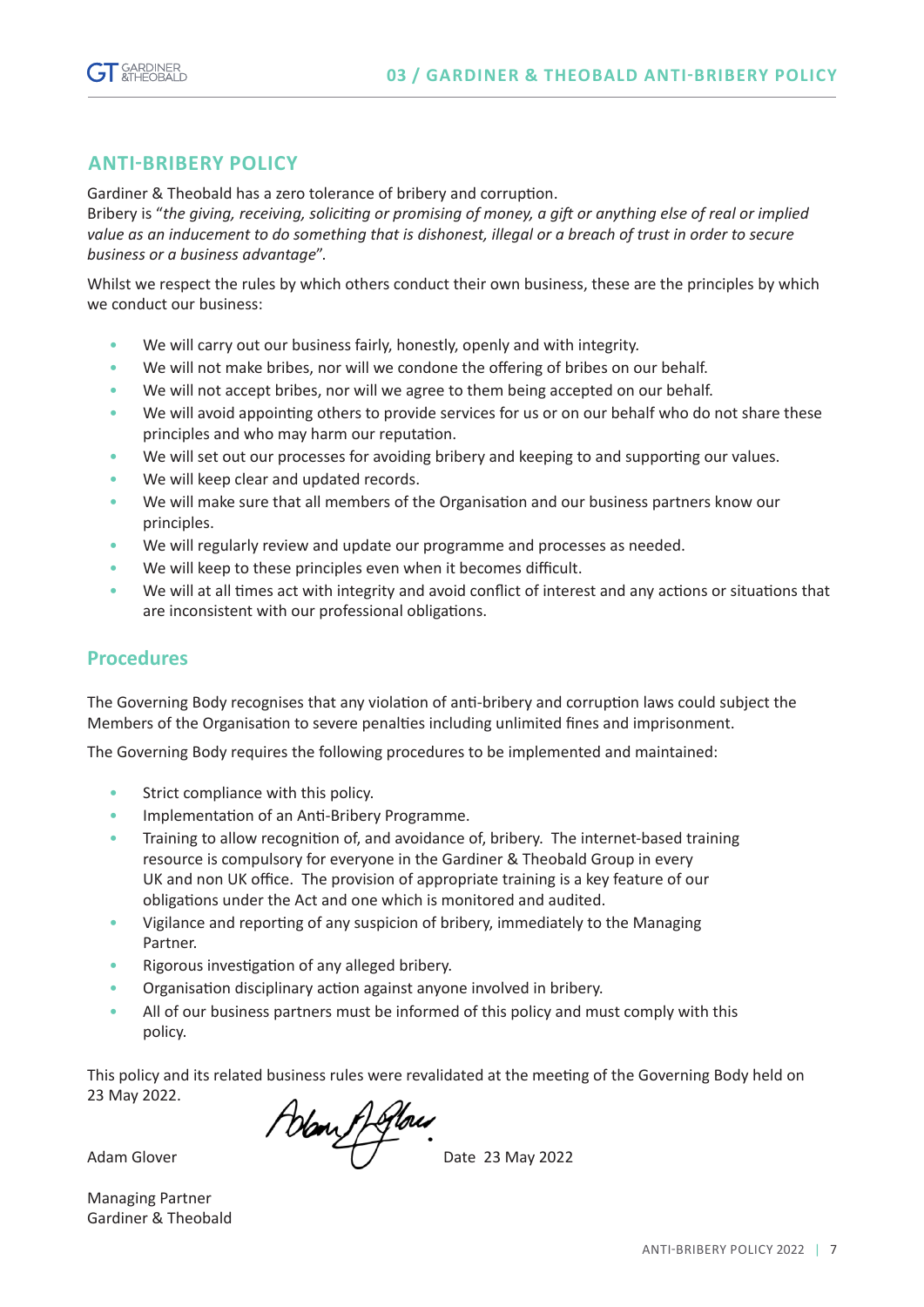

### **ROLES, RESPONSIBILITY & LEADERSHIP**

Top management shall have overall responsibility for the implementation of, and compliance with, our anti-bribery policy and related business rules.

Top management shall ensure that the responsibilities and authorities for relevant roles are assigned and communicated within and throughout every level of the Organisation.

Managers at every level shall be responsible for requiring that the requirements of our antibribery policy and related business rules are applied and complied with in their department or function.

The governing body, top management and all other personnel shall be responsible for understanding, complying with and applying our anti-bribery policy and related business rules, as they relate to their role in the Organisation.

### **Responsibilities of the Governing Body**

- Approving the Organisation's anti-bribery policy
- ensuring that the Organisation's strategy and anti-bribery policy are aligned
- at planned intervals, receiving and reviewing information about the content and operation of the Organisation's anti-bribery management system
- requiring that adequate and appropriate resources needed for effective operation of the anti-bribery management system are allocated and assigned
- exercising reasonable oversight over the implementation of the Organisation's anti-bribery management system by top management and its effectiveness

### **Responsibilities of Top Management**

Top Management shall demonstrate leadership and commitment with respect to the anti-bribery management system by:

- Ensuring that the anti-bribery management system, including policy and objectives, is established, implemented, maintained and reviewed to adequately address the Organisation's bribery risks
- ensuring the integration of the anti-bribery management system requirements into the Organisation's processes
- deploying adequate and appropriate resources for the effective operation of the antibribery management system
- communicating internally and externally regarding the anti-bribery policy
- communicating internally the importance of effective anti-bribery management and of conforming to the anti-bribery management system requirements
- ensuring that the anti-bribery management system is appropriately designed to achieve its objectives
- directing and supporting personnel to contribute to the effectiveness of the anti-bribery management system
- promoting an appropriate anti-bribery culture within the Organisation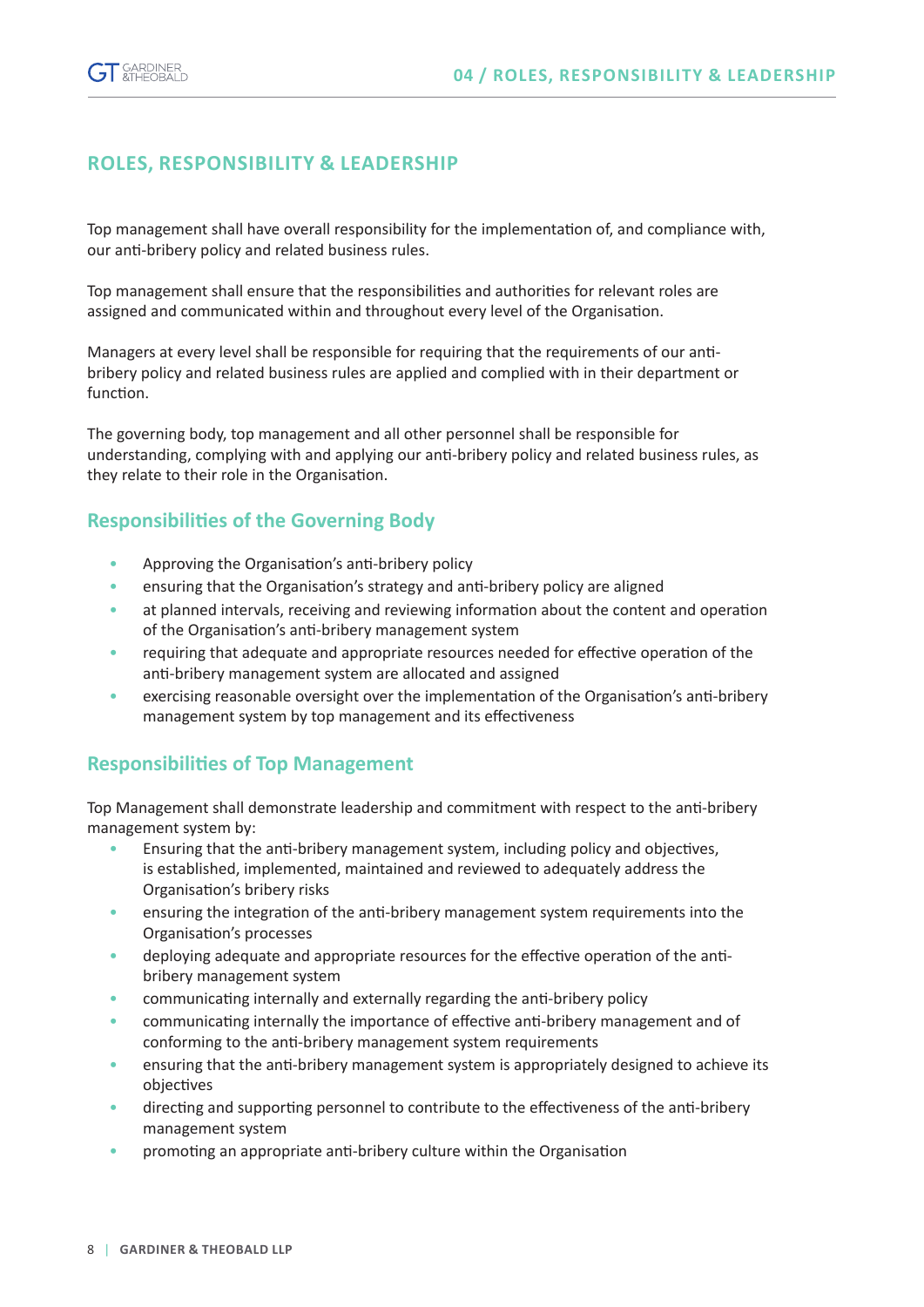- promoting continual improvement
- supporting other relevant management roles to demonstrate their leadership in preventing and detecting bribery as it applies to their areas of responsibility
- encouraging the use of reporting procedures for suspected and actual bribery
- ensuring that no personnel will suffer retaliation, discrimination or disciplinary action for reports made in good faith, or on the basis of a reasonable belief of violation or suspected violation of the Organisation's anti-bribery policy, or for refusing to engage in bribery, even if such refusal can result in the Organisation losing business (except where the individual participated in the violation)
- at planned intervals, reporting to the governing body on the content and operation of the anti-bribery management system and of allegations of serious or systematic bribery.

### **Responsibilities of the Compliance Manager**

The Compliance Manager is responsible for:

- Overseeing implementation of the anti-bribery policy and related business rules
- overseeing compliance by the Organisation's personnel
- providing advice and guidance on the anti-bribery policy, related business rules and issues relating to bribery
- ensuring that the anti-bribery policy and related business rules and the Organisation's Business Management System conform to the requirements of ISO37001
- reporting on anti-bribery to the Governing Body.

### **Objectives**

The Governing Body has taken into account the internal and external issues, interested parties and risks when defining the objectives for our anti-bribery management system.

The Compliance Manager is responsible for determining for each objective what will be done, what resources will be required, who will be responsible, when the objective will be achieved, how the results will be evaluated and reported and is also responsible for imposing sanctions or penalties related to the objectives.

The objectives are monitored and reviewed as part of our Business Management System (BMS) management review meetings.

The objectives are:

- anti-bribery training to be completed for all new starters within 60 days of start date
- anti-bribery refresher training to be competed for all staff every 3 years
- anti-bribery register of interest data to be reviewed and analysed on an annual basis
- anti-bribery risk assessments to be carried out on projects identified as having higher risk factors at the new job notice stage
- Internal audits of ABMS to be carried out annually
- maintain external certification to ISO37001.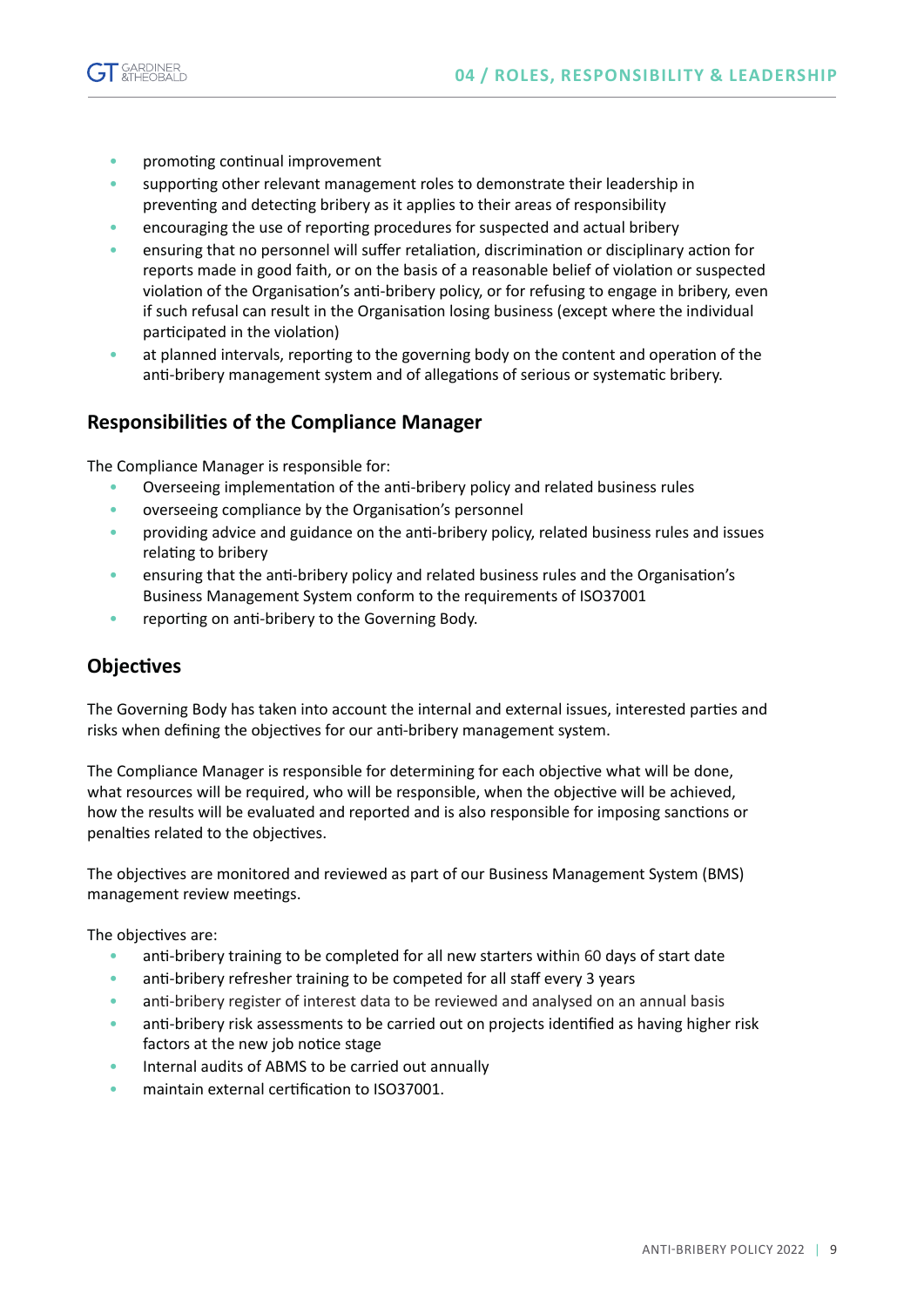### **RISK ASSESSMENT**

We have undertaken a Business and Service Risk Assessment to identify possible risks to the Organisation. This risk assessment is reviewed annually as part of our Business Management System review meetings.

We have identified areas of our business that may be at risk from bribery.

#### **4.1 The services we provide**

- Preparation of Estimates
- Interim Valuations
- **Final Accounts**
- Procurement of Work and or services
- Secondment of staff into other organisations
- Development Monitoring
- Bidding/Marketing Activities

#### **4.2 Supplies to the Group of goods and services**

- Facilities Management
- Human Resources
- Information Technology
- Equipment
- Sub-Consultants

#### **4.3 Hospitality, Entertainment and Gifts**

- Giving or receiving hospitality, entertainment or gifts of an unacceptably high value
- Un-hosted hospitality
- Frequent gifts of small value

#### **4.4 Geography**

- Custom and practice in countries not subject to UK Law, unless custom and practice is permitted by written law in that country
- provision of services in countries where there is a high risk of bribery. See maps at www.cpi.transparency.org
- involvement of Foreign Public Officials.

#### **4.5 Malicious Allegation of Bribery**

• Malicious allegation of bribery against the Group, Members of the Group or our Business Partners.

As a result of this risk review we have procedures in place to address the risks to our business caused by bribery. These procedures can be found in this document and, where applicable, in our Business Management System.

#### **4.6 Project Specific Risks**

Project Specific Risks are identified and recorded through the new job notice database.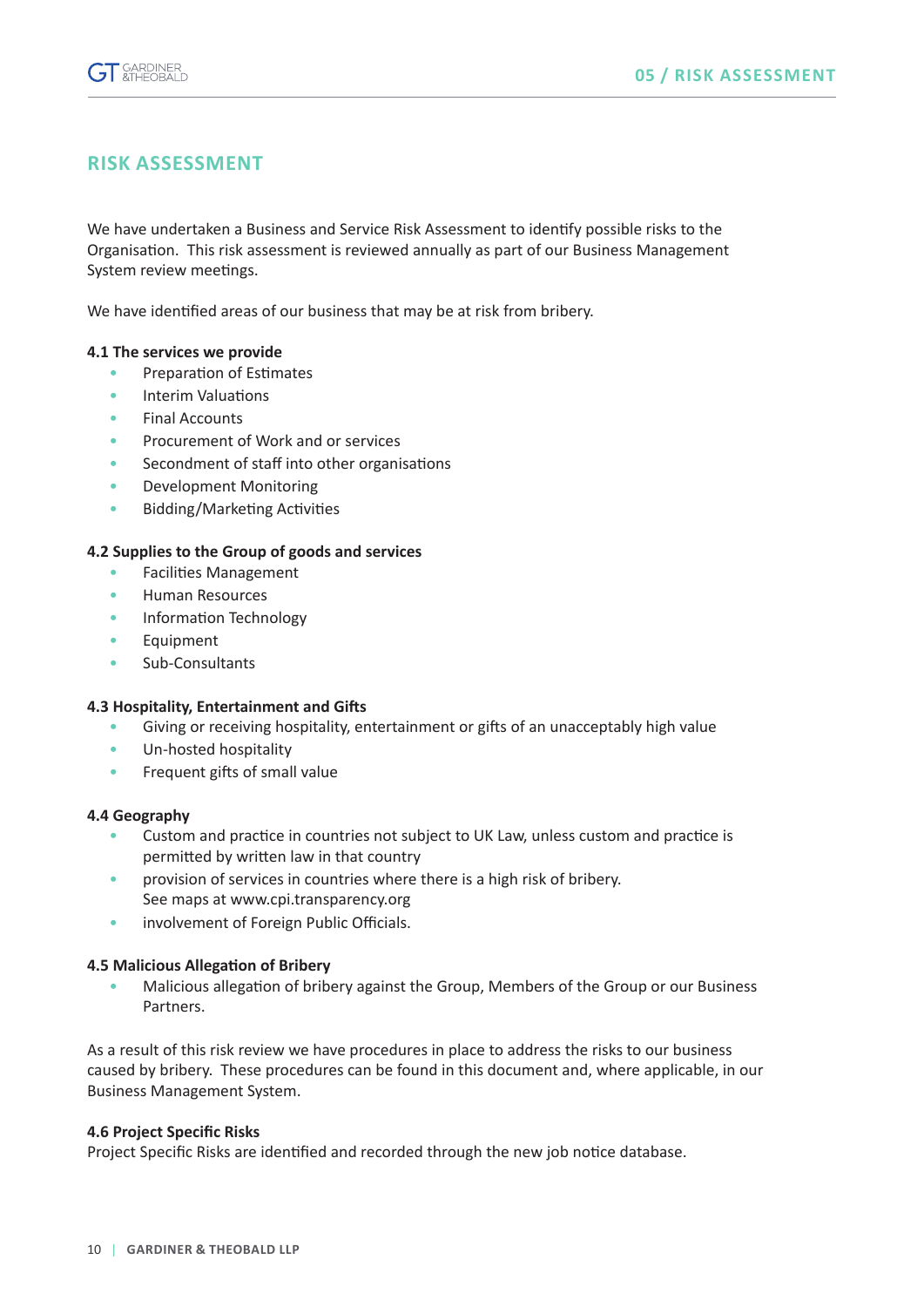

# **RISK CATEGORISATION**

As we are a Organisation providing consulting services to the construction & built environment sector we have prioritised all of our risks as HIGH. We regard our existing controls as suitable and effective to mitigate these risks and subject these processes to regular external audits.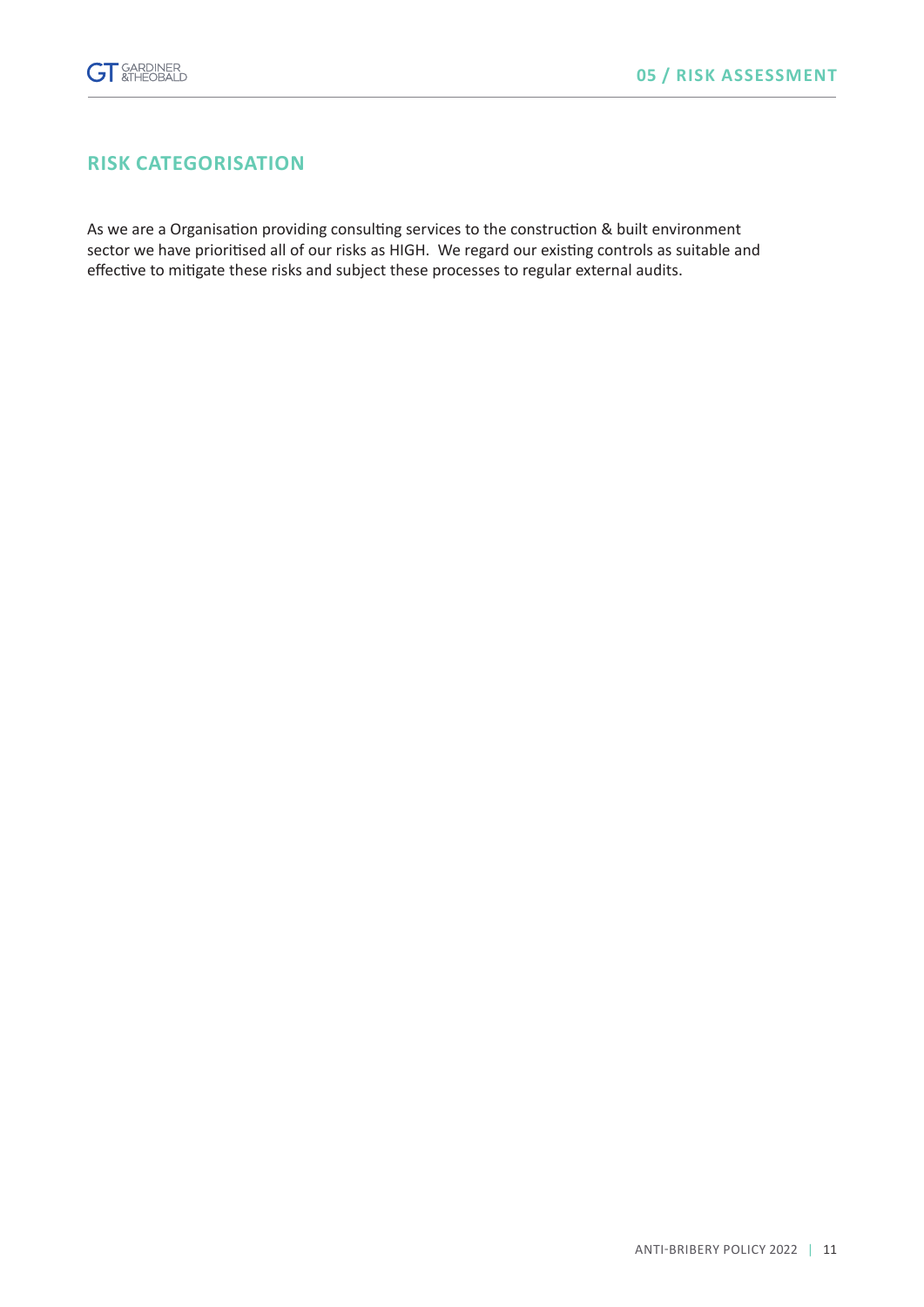

### **GENERAL PRINCIPALS**

#### **5.1 The Act**

The Bribery Act 2010 contains two general offences covering the offering, promising or giving of a bribe (ACTIVE BRIBERY) and the requesting, agreeing to receive or accepting of a bribe (PASSIVE BRIBERY). It also sets out two further offences which specifically address commercial bribery. These are:

- Bribery of a Foreign Public Official in order to obtain or retain business or an advantage in the conduct of business, AND
- Corporate liability for failing to prevent bribery on behalf of a commercial organisation

#### **5.2 Jurisdiction**

The Act also provides that the UK Courts will have jurisdiction over offences committed in the UK, but also over offences committed outside the UK where the person committing them has a close connection with the UK by virtue of being a British National, or ordinarily resident in the UK, or a person performing services for or on behalf of a body incorporated in the UK. It does not matter whether the offences take place in the UK or elsewhere. The UK courts have jurisdiction.

There is NO corporate liability for receiving a bribe (PASSIVE BRIBERY) by a person performing services on behalf of a body incorporated in the UK. This offence is specifically related to such persons offering or giving a bribe (ACTIVE BRIBERY).

#### **5.3 Hospitality**

Bona fide hospitality and promotional or other business expenditure which seeks to improve the image of a commercial organisation, better present its services, or establish cordial relationships is recognised as AN ESTABLISHED AND IMPORTANT PART OF DOING BUSINESS.

The Act does not prohibit "reasonable and proportionate" hospitality or other similar business expenditure intended for these purposes.

In order to amount to a bribe there must be an INTENTION to give, offer or promise a financial, or other advantage, **[in order to influence someone to do something that is illegal, dishonest or in breach of trust so as to secure business or a business advantage]**.

The basic tests which will govern the rules in our anti-bribery programme are:

- Is our expenditure on hospitality and the like reasonable and proportionate?
- Is there NO INTENTION to give, offer or promise anything in order to influence anyone to do something illegal, dishonest or in breach of trust so as to secure business or a business advantage?

#### **5.4 Reasonable and Proportionate**

In order to provide guidance as to what we will regard as reasonable and proportionate, the Governing Body has agreed a test to be applied to the value of anything given or received by anyone providing services for or on behalf of the Group anywhere in the world.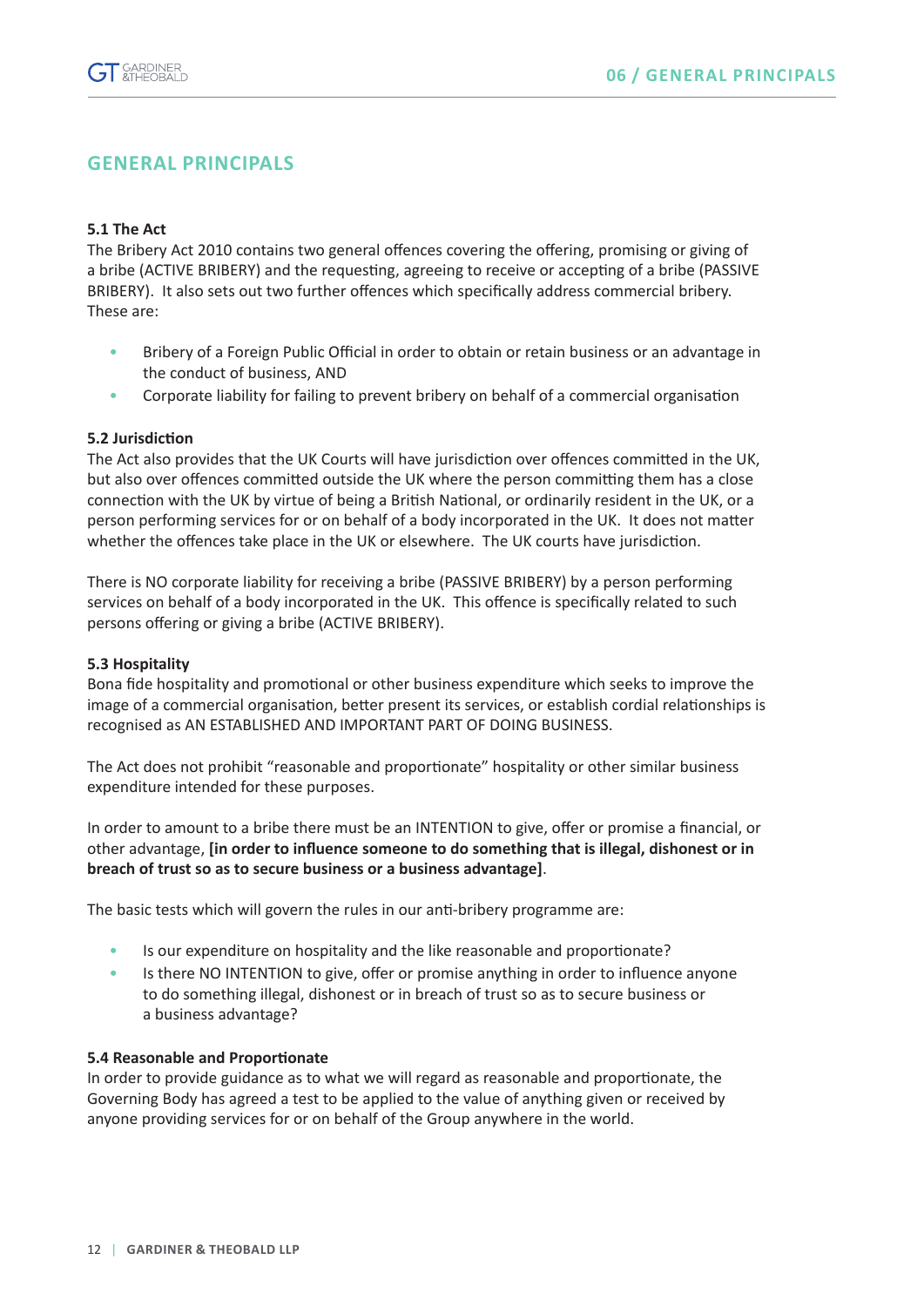

"It is reasonable and proportionate to be able to entertain a client to say lunch or dinner, and the cost of such a lunch or dinner should be regarded as a test of the value of anything given or received by us".

In the UK this value has been agreed at a level of £100 spent on or received from an individual. Where we are entertaining more than one person, giving corporate hospitality or making any other business related expenditure on marketing or other such events the Governing Body has agreed a limit, in the UK, of £250 (being 2.5 times the cost of lunch or dinner for an individual).

Expenditure above these limits may still be reasonable and proportionate but will require prior approval in accordance with the Rules for Delegated Authority (see Rule 15).

It is recognised that the equivalent values in countries outside the UK may not be a straight currency conversion. The levels in each country outside the UK will be set, and published, by applying the test described, by senior managers in each region.

When travelling to and conducting business in countries other than our usual place of work members of the Group and our business partners will follow the limits set for the country they are visiting.

### **Bribery Act Local Country Entertainment, Gifts and Hospitality Limits**

| <b>COUNTRY/OFFICE</b> | <b>LIMITS</b>   |                                        |
|-----------------------|-----------------|----------------------------------------|
|                       | <b>PERSONAL</b> | <b>CORPORATE</b><br>$(x 2.5$ personal) |
| UK G&T LLP            | £100            | £250                                   |
| <b>USA</b>            | \$125           | \$315                                  |

When travelling to and conducting business in countries other than our usual place of work members of the Organisation and our business associates will follow the limits set for the country they are visiting.

When travelling to and conducting business in countries not listed above, the baseline figure will be that for our usual place of work.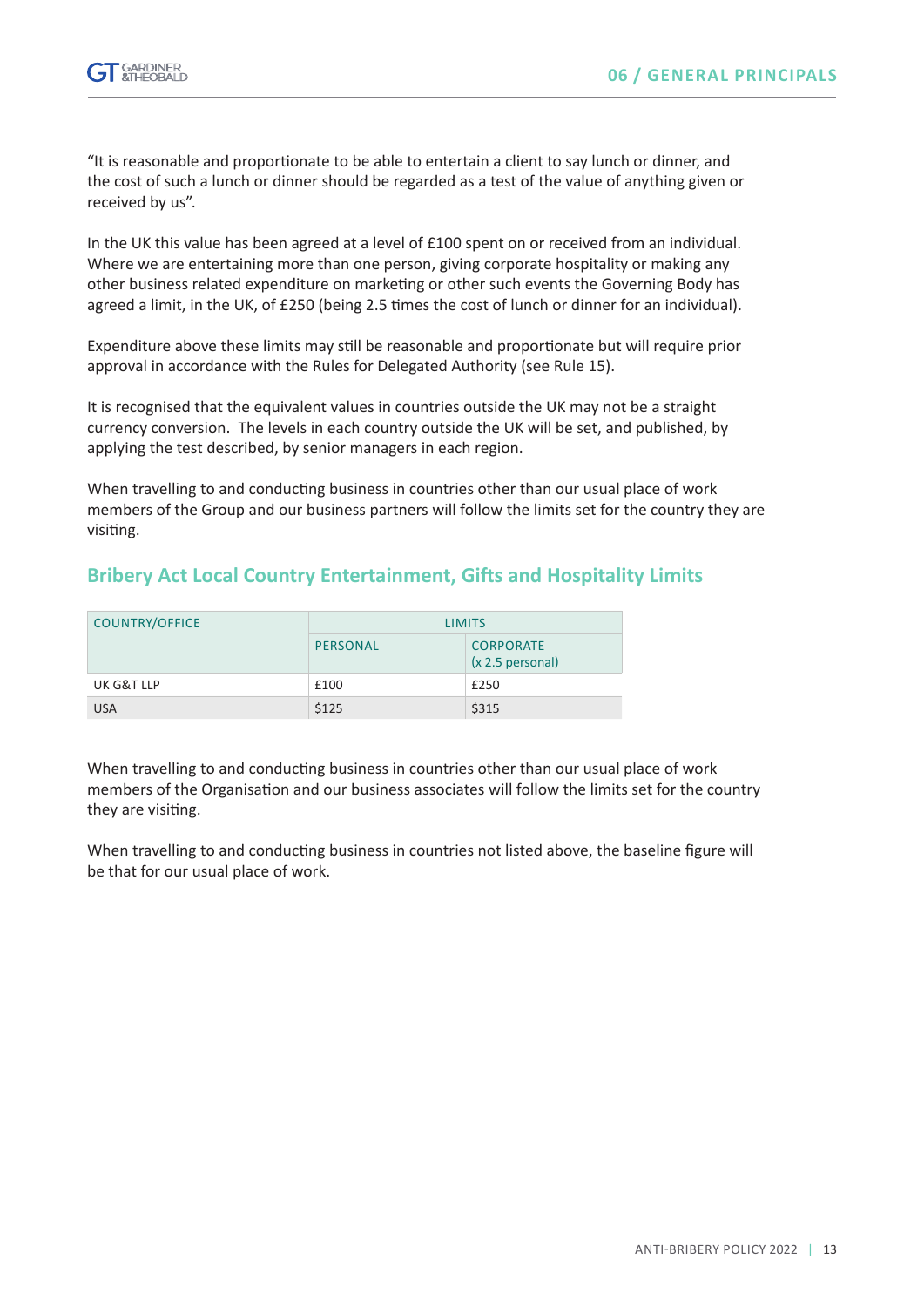### **GIFTS AND ENTERTAINMENT RULES**

These rules recognise that gifts and entertainment could sometimes disguise bribes or be misinterpreted as bribes.

The rules also define what we consider to be reasonable and proportionate and what we do not. The rules govern gifts and entertainment which we give or receive anywhere in the world where we are providing services.

It is very important when considering the giving or receiving of any gift or entertainment to have regard to any current or close professional activity with the individual or companies concerned. (Open tender negotiation for example).

#### **Gifts**

- We will not accept gifts of cash, gift vouchers or gift cards.
- We may accept gifts of small items of limited value.
- We will not accept gifts of valuable items.
- We will not accept gifts that are offered frequently (whatever the value).
- Any gift we give or receive must be legal under local law and be of lesser value than that set out in General Principles of what we regard as reasonable and proportionate.
- Any gift given or received which exceeds this value requires approval in accordance with the Rules for Delegated Authority document in section 12 of this document.
- If there is any doubt about whether a gift is reasonable and proportionate refer the matter to your immediate line Partner/Director for guidance.
- We will maintain a register of **ALL** gifts, given and received by members of the Organisation, which will be available for review at any time by the Governing Body.
- We will reserve the right to access and review any register of gifts maintained by our business associates.

#### **Entertainment**

- We may give and accept reasonable, hosted entertainment which is in the legitimate interest of our business.
- We will not give or receive lavish or frequent entertainment or entertainment which is not hosted.
- Any entertainment of individuals must be appropriate and should not exceed the value set out in the General Principles of what we regard as reasonable and proportional in section 4 of this document.
- Corporate Entertainment and events should be appropriate and should not exceed the value set out in the General Principles of what we regard as reasonable and proportionate in section 3 of this document.
- Any entertainment given or received which exceeds these values requires approval in accordance with the Rules for Delegated Authority forming part of this document.
- If there is any doubt about whether entertainment is reasonable and proportionate refer the matter to your immediate line Partner/Director for guidance.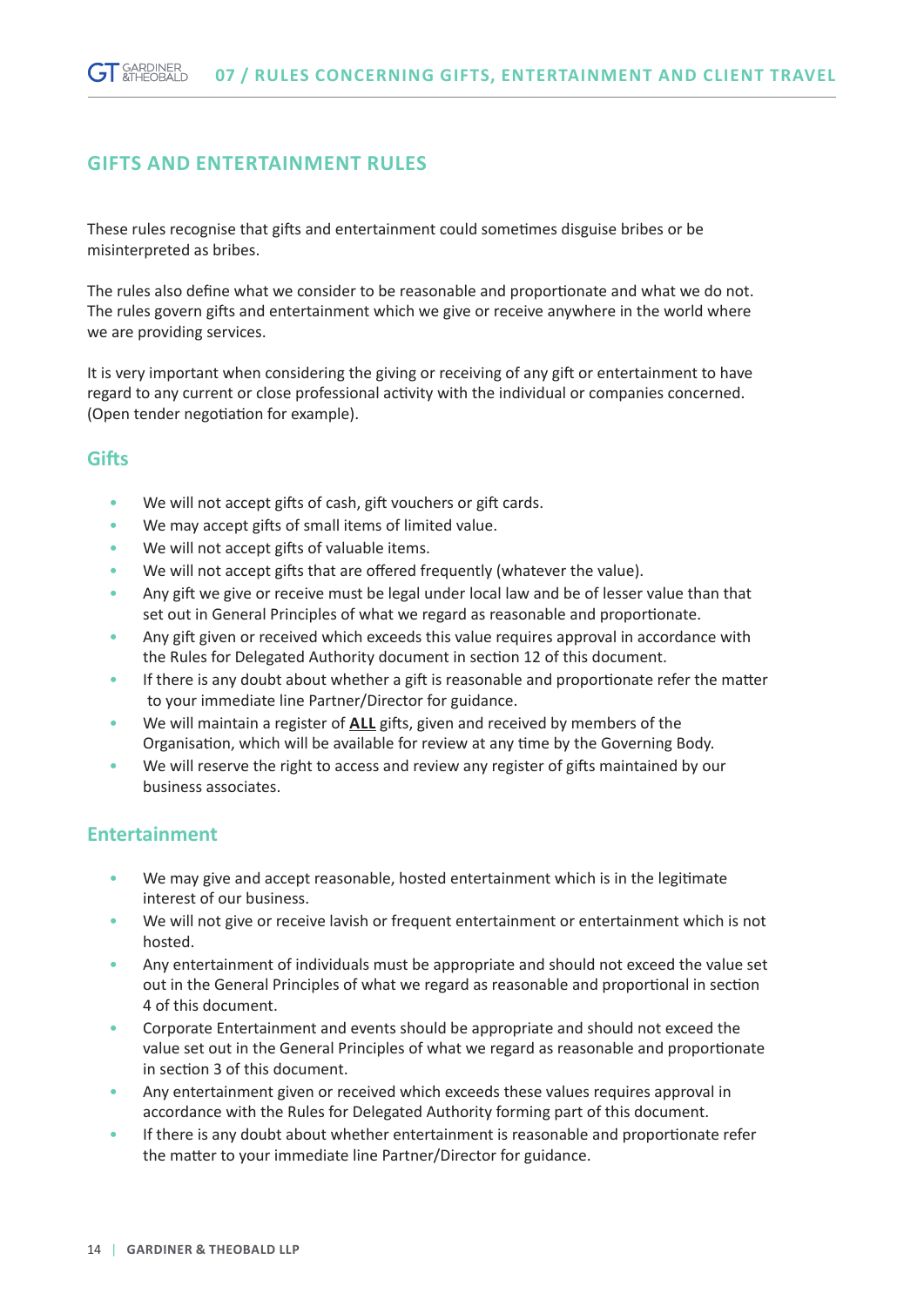- We will maintain a register of **ALL** entertainment given or received by members of the Organisation which will be available for review at any time by the Governing Body.
- We will reserve the right to access and review any register of gifts maintained by our business associates.

#### **Expenses**

• Anyone giving a gift or hosting any entertainment will be required to sign a statement either as part of the approval or the business case or when claiming expenses as follows:

*"I confirm that in my judgement the expenditure for gifts, hospitality and entertainment is/was reasonable and proportionate, and is not/was not intended to influence anyone to do something illegal, dishonest or in breach of trust so as to secure business or a business advantage. I also confirm that I will continue to comply with the Organisation's anti-bribery policy and related business rules."*

### **Client Travel**

• We are sometimes requested to book travel for our clients in relation to projects. **ALL** travel for clients should be be in accordance with our separate Travel Policy AND **WILL** ALWAYS REQUIRE DELEGATED AUTHORITY in accordance with our Anti-Bribery Policy and associated business rates.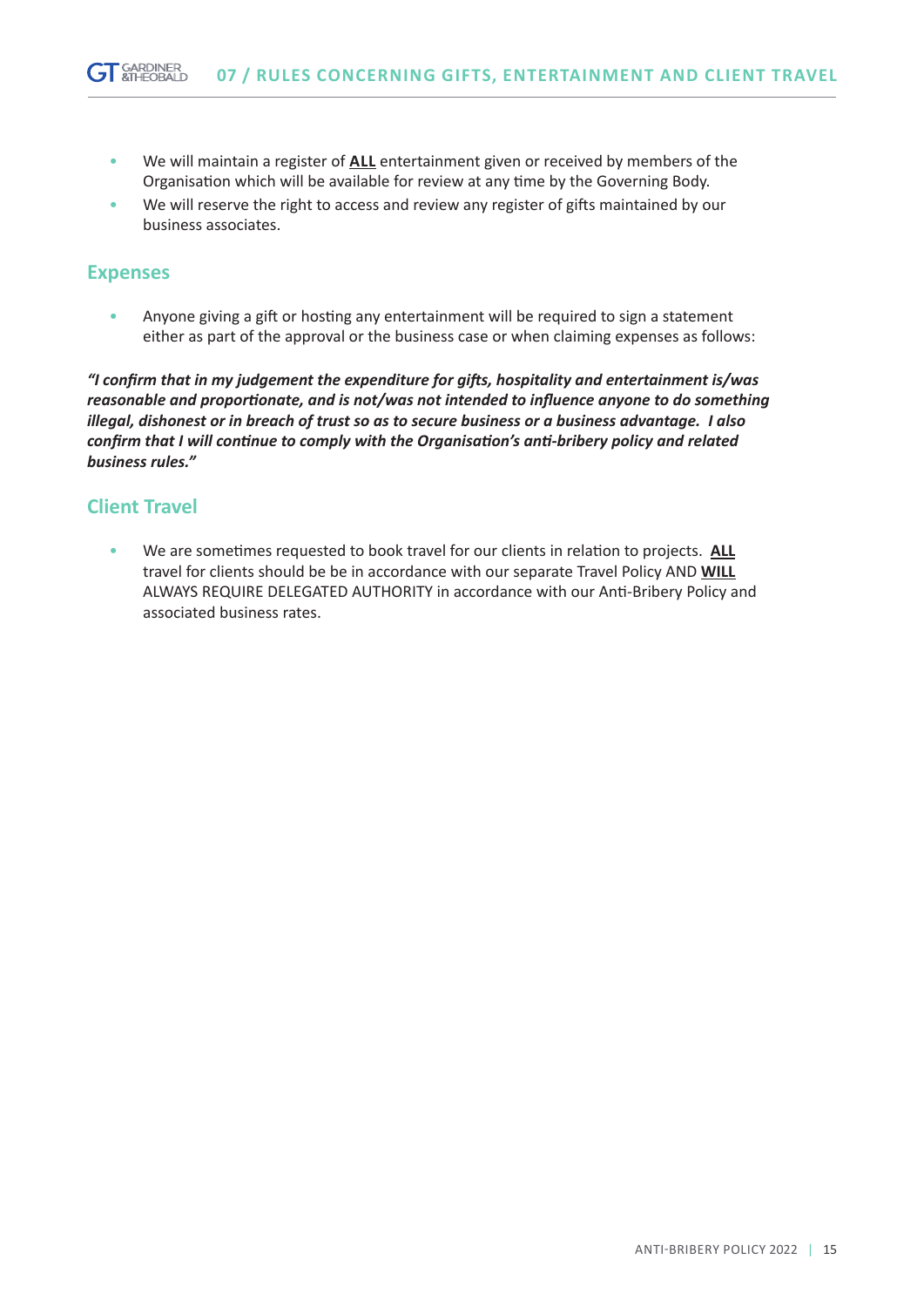

### **Facilitation Payment Rules**

If you have any doubts about a payment and suspect that it might be a facilitation payment only make the payment if the official can provide a receipt or written confirmation of its legality.

If a demand for payment is accompanied by threats such as you fear loss of life, limb or liberty, ALWAYS put safety first and make the payment. Report the circumstances and amount involved to a senior manager, who should provide details of the incident to the relevant authorities and/or British Embassy in the country concerned.

Any Members of the Group or any business associate will NOT be able to claim reimbursement of any facilitation payment made UNLESS:

- They have a receipt of written confirmation of its legality, or the payment has been made in face of immediate threat of physical harm or loss of liberty AND has been reported to a senior manager
- it is the specific obligation of any person who has made a facilitation payment to ensure the details of any payment are provided to a senior manager
- it is the specific obligation of that senior manager to ensure the details of this payment are recorded and passed to Top Management
- failure to do so by either of these parties will be considered an automatic breach of the Anti-Bribery policy
- a record of any facilitation payment will be kept and available for review by the Governing Body at any time.

We reserve the right to investigate a facilitation payment made by any member of the Organisation or business associate. We also reserve the right to implement any sanction we consider appropriate if, following investigation, we consider this policy to have been breached. These sanctions could include, but are not limited to, termination of contracts of either employment and/or third parties. In these circumstances all other relevant Gardiner & Theobald People & Development Policies & Procedures would also apply.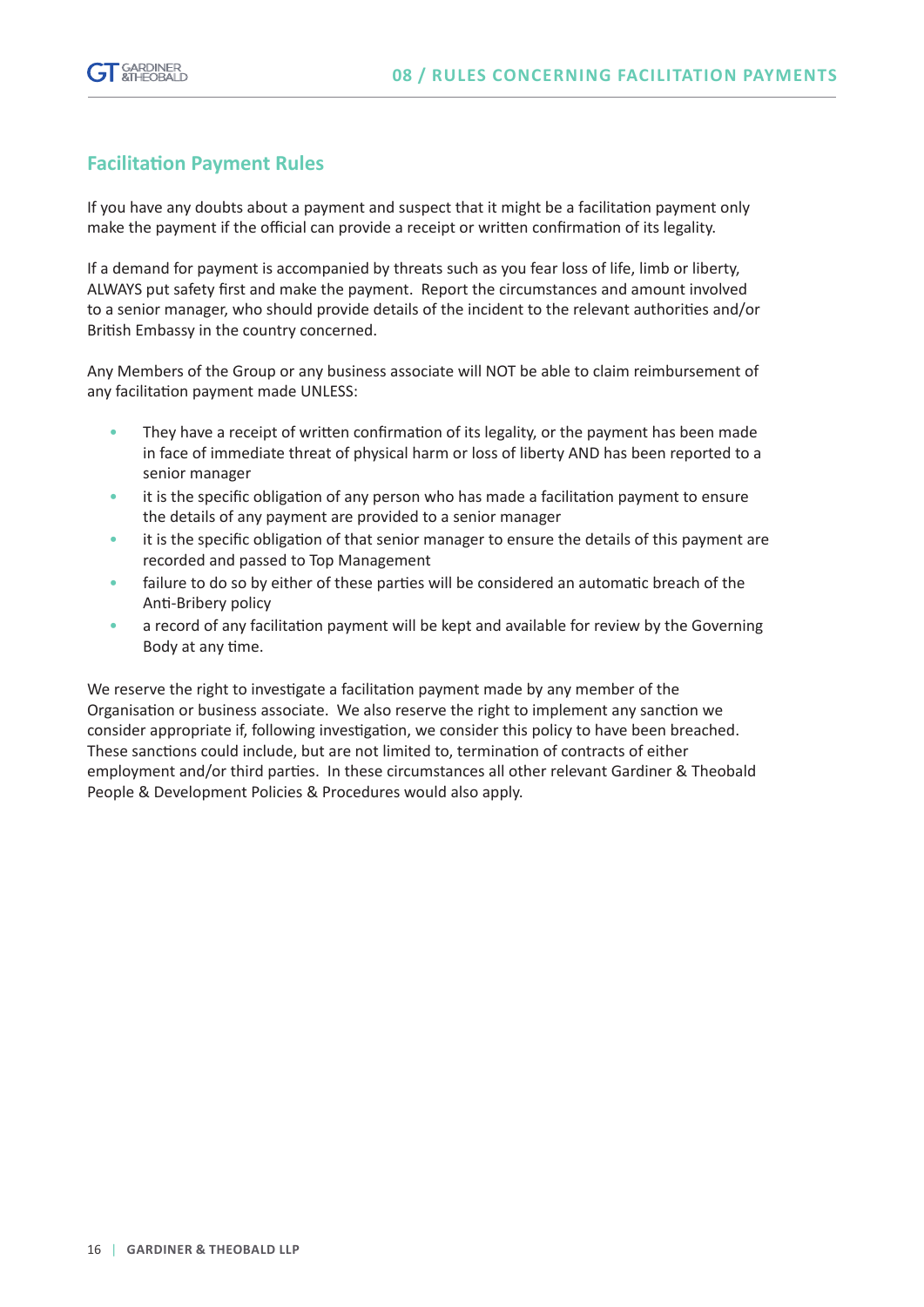- Charitable donations are usually given without tangible business return
- sponsorships are usually given for reasons of business promotion.

We recognise that charitable donations and sponsorships could sometimes disguise bribes or be misinterpreted as bribes.

These rules define what we consider to be genuine and acceptable and what we do not.

### **Charitable Donation Rules**

Gardiner & Theobald may give donations to or receive donations for charities:

- In response to a request from an individual we would not give or receive a donation in excess of the value set out in the General Principles of what we regard as reasonable and proportionate in section 4 of this document.
- In response to a request from a Organisation, company or other organisation we would not give or receive a donation in excess of the value set out in the General Principles of what we regard as reasonable and proportionate in section 4 of this document.
- Where receipts or donations exceed these limits, agreement approval in accordance with the Rules for Delegated Authority forming part of this document is required. This will not be given unless:
	- > We have checked that the charitable contribution does not give rise to any potential conflict of interest
	- > we have checked that the charitable organisation is a valid body
	- > we have checked whether the charitable organisation has any associated Foreign Public Official (FPO) and whether the involvement of any such FPO could create any potential conflict of interest
	- > we have checked that the charitable receipt or donation could not influence a current bidding situation or be interpreted as a reward for the award of a contract.

We will record contributions for, and donations to, charities.

We will only make payments to or receive payments for valid charitable bodies.

We will never receive or make payments to individuals.

We reserve the right to check the records of charitable donations made or received by any business associate working directly for us, or on our behalf.

Any member of the Organisation or business associate can make charitable donations in a personal capacity. Gardiner & Theobald has no control over such contributions which are entirely at the discretion of the individual.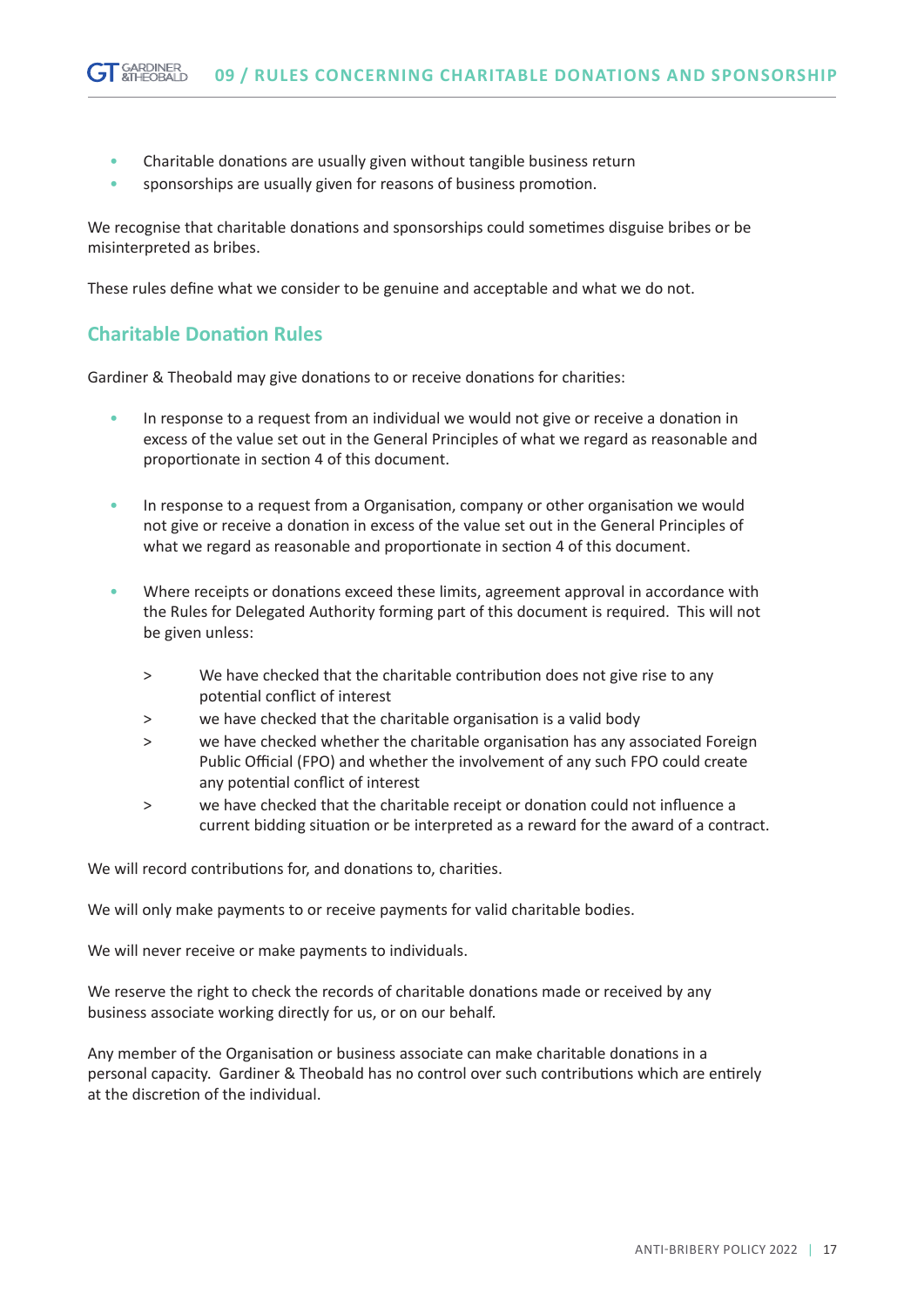### **Sponsorship Rules**

We may agree to give sponsorship:

- In response to a request from an individual we would not give sponsorship in excess of the value set out in the General Principles of what we regard as reasonable and proportionate in section 4 of this document.
- In response to a request from a Organisation, a company or other organisation we would not give or receive a sponsorship in excess of the value set out in the General Principles of what we regard as reasonable and proportionate in section 4 of this document.
- Where sponsorship exceeds these limits, agreement approval in accordance with the Rules for Delegated Authority forming part of this document is required. This will not be given unless:
	- > We have checked that the sponsorship does not give rise to any potential conflict of interest
	- > we have checked that the organisation receiving is a valid body
	- > we have checked whether the sponsored organisation has any associated Foreign Public Official (FPO) and whether the involvement of any such FPO could create any potential conflict of interest
	- > we have checked that the sponsorship could not influence a current bidding situation or be interpreted as a reward for the award of a contract.

We will record all sponsorships.

We will only make payment to or receive payments for valid bodies. We will never make payments to individuals.

We reserve the right to check the records of sponsorship where we have documented in writing the monies we are providing and what we expect in return by way of marketing of our business.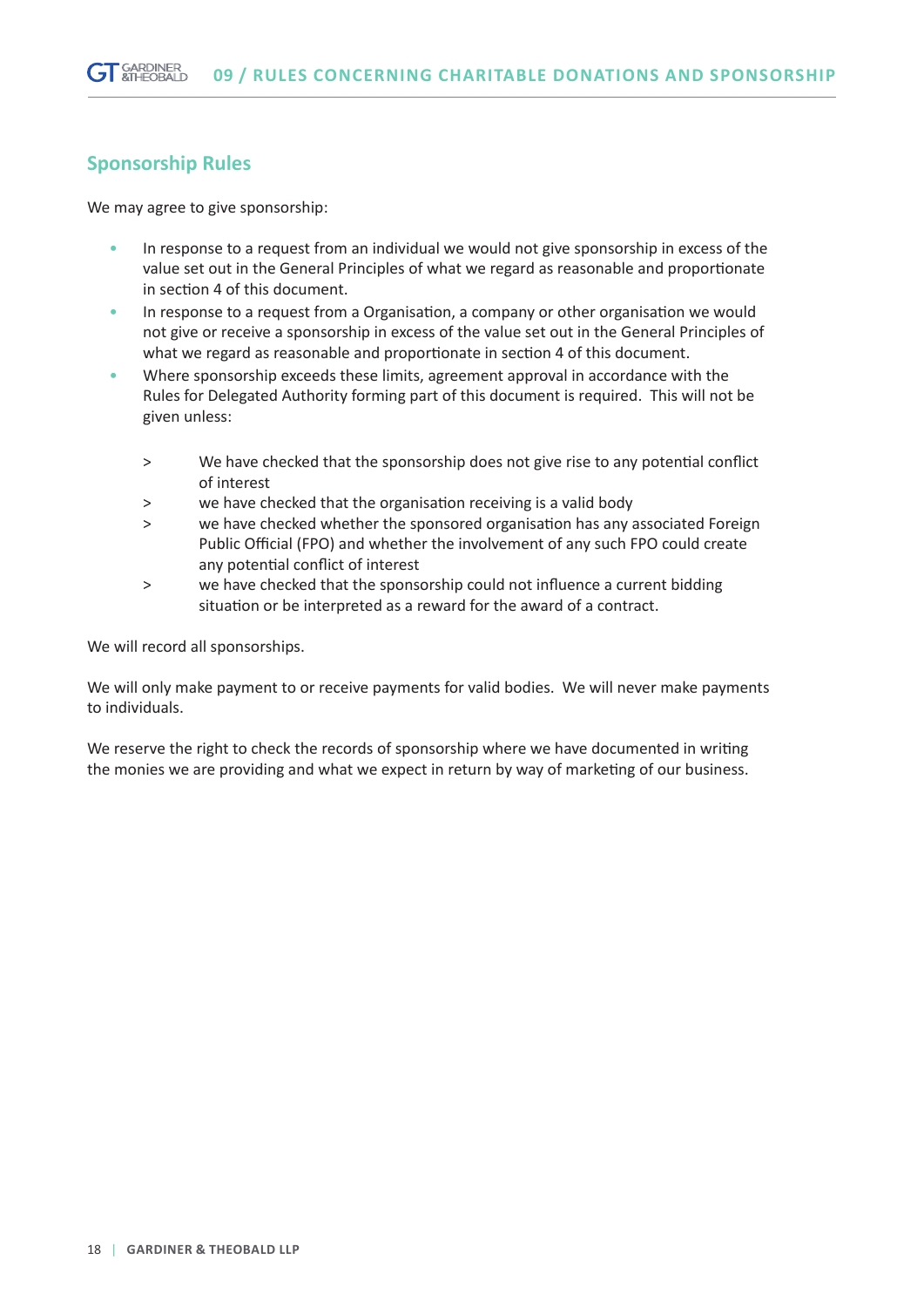

# **Political Contribution Rules**

Gardiner & Theobald does not make political contributions of any sort.

We will maintain a register of all requests for political contributions (including if solicited by an FPO) made to any member of the Organisation which will be available for review by the Governing Body at any time.

We reserve the right to access and review the register of political contributions maintained by any business associate.

Any member of the Organisation or any business associate can make political contributions in a personal capacity. Gardiner & Theobald has no control over such contributions which are entirely at the discretion of the individual.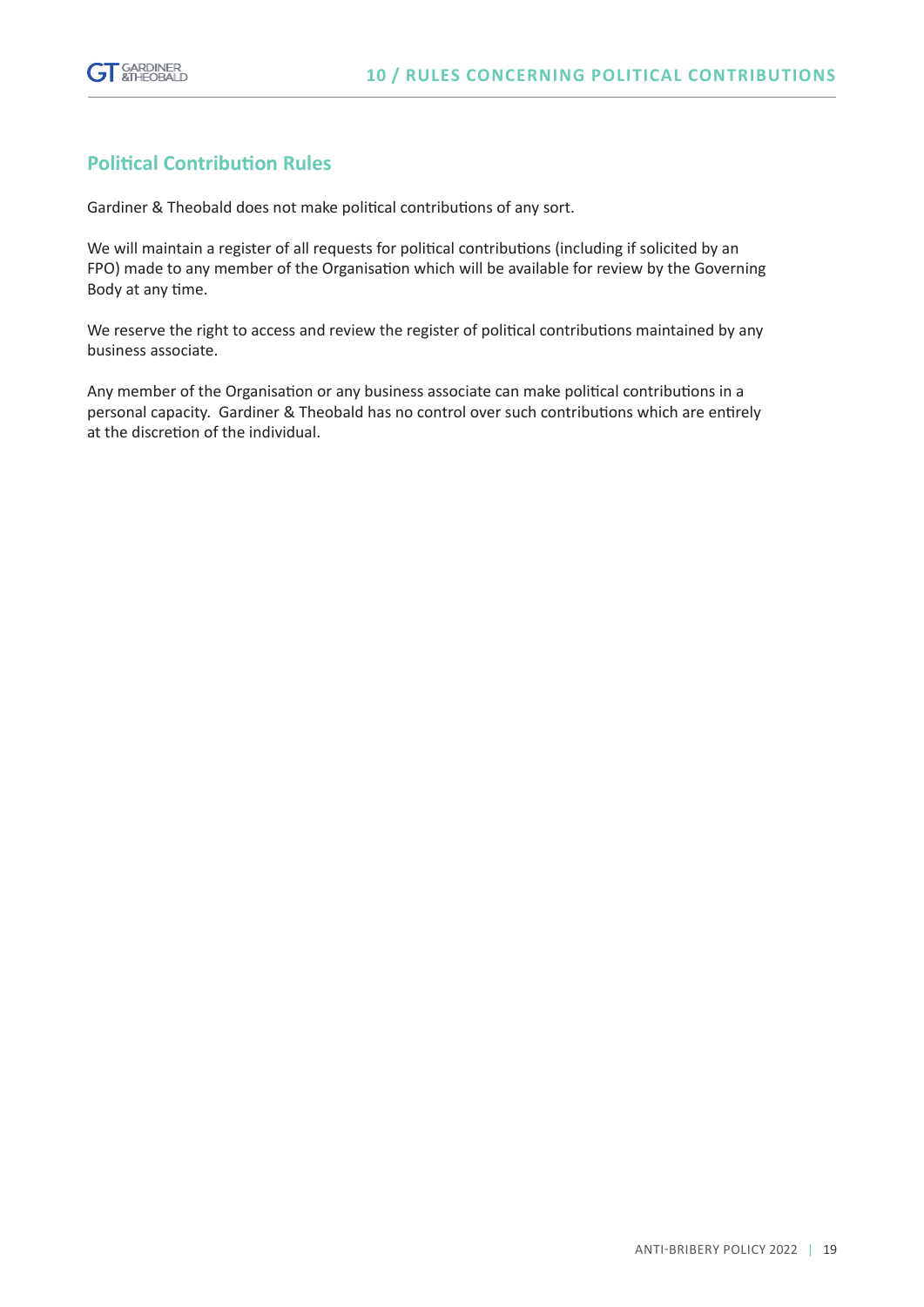

**Business associate** covers all entities over which Gardiner & Theobald has effective control and those where we have significant relationships. It covers sub-consultants, our associated companies/alliance partners and sub-consultants, and any other organisation or individual providing services for us or on our behalf.

Before entering into a relationship with a potential business associate we will carry out appropriate due diligence having regard to business and reputational risk to the Organisation. This might include:

- Providing a valid business case for the appointment
- carrying out due diligence when selecting our business partners
- checking the organisation structure and ownership
- looking at its financial position
- asking about its reputation
- speaking to other business partners and/or take up references
- checking that it has an anti-bribery policy and rules or confirm that the organisation can and will comply with our policy and rules
- keeping records of this review process
- obtaining approval of the Governing Body in accordance with the Rules for Delegated Authority for the appointment.

We will also review the relationship with our business associates from time to time.

We will reserve the right to apply sanctions against business associates failing to adhere to our policy and rules when acting for us on our behalf.

Our processes for review and approval of our business associates are defined in our Business Management Procedure GTP106 Supplier Relationships.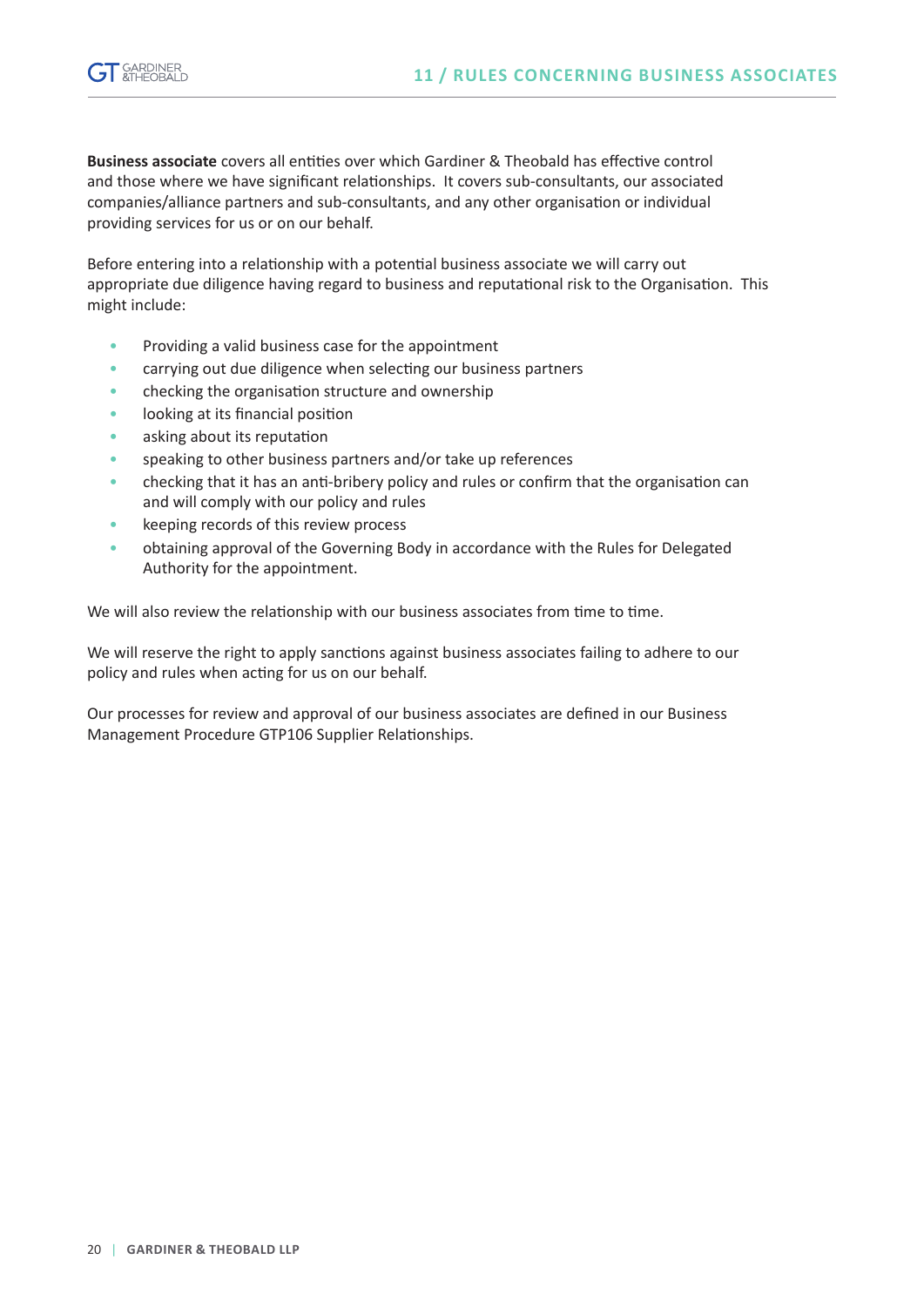

# **DISCOUNTED AND CONCESSIONARY FEES (including work for "free" and fee reductions)**

# **Speculative Work**

Speculative work is where we agree to provide professional services with a prospect, but no guarantee, of a professional instruction arising directly thereafter. For example this could be preparatory work to assist on a bid, or advice on planning to secure permission, with the legitimate expectation that we will receive a formal paid instruction should that bid/planning activity be successful, but not otherwise.

This work does require an exchange of correspondence with the client to clearly record the fee basis, and completion of a New Job Notice (and issue of standard Terms & Conditions/formal appointment as appropriate) so the client and associated details can be properly logged, but is does not require registration of an ROI. Speculative work is part of the cut and thrust of our normal commercial business, provided it is properly documented. This is not a fee discount, concession or favour. It is a commercial decision based upon a legitimate expectation of an instruction at usual rates, should the proposal for which the speculative works is being supplied prove successful.

If at a later date there is a decision made to amend, reduce or vary our rates in relation to that successful speculative work, then that later decision requires a further review and may or may not trigger registration of an ROI.

# **Reduced, Discounted and Concessionary Fees**

We do agree to amend, reduce or vary our rates in the cut and thrust of initial fee negotiations with clients, as part of our normal commercial business. This does not require registration of an ROI.

However on occasion, we do agree discounted fees or rates, or some other form of billing concession, as part of a wider arrangement which would trigger completion of an ROI.

For example, a decision is made that fees or bills will be reduced from levels originally agreed (or bills written off), perhaps as a concession where a project has not been as anticipated, or to secure final settlement of debts owing to us. Any request or decision to reduce agreed fees, write off invoices issued or to charge lower fees than normal should always be reviewed by your Senior Manager who may decide to refer to top management.

The reasons for the wider arrangement are easily forgotten, or indeed difficult to prove or justify should query be made subsequently. This lack of considered discussion and record could be problematic if any allegations are made at a later date, in relation to a client or a project in which we are involved. Records should always be kept.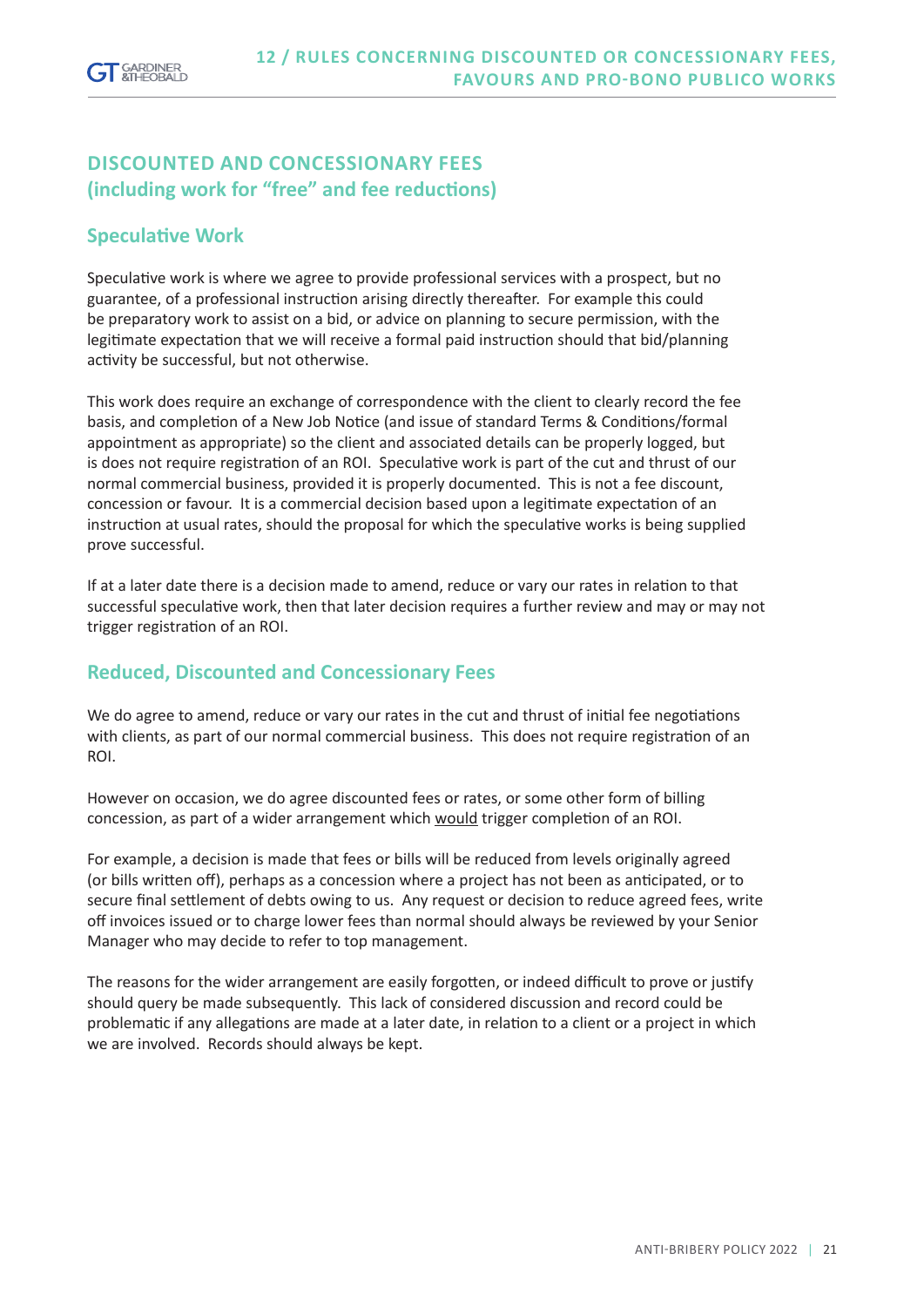

All these examples could give rise to an adverse inference. Accordingly, it is important that any discounted or concessionary arrangements, including work for free, fee reductions or rebated bills, are fully and properly documented. All of these arrangements are in effect giving a gift of the concession, discount or rebate and should be recorded. This process needs to show that a considered decision has been made at an appropriate level, the reasons why the work has been accepted on such terms, and then culminate in completion of an ROI.

A simple test we can apply is "*if you can do this for me then I will do this for you...*". If the answer is "Yes" then an ROI is likely.

ANY DISCOUNTED OR CONCESSIONARY FEES will require approval in accordance with the Rules for Delegated Authority and an ROI must be filed. Delegated authority will not given unless the criteria below are satisfied. (Role 12 Delegated Authority Criteria).

#### **Favours**

For the most part, the giving or receiving of a favour will be an expression of goodwill. However, favours incur obligations which in turn could put people into situations which would not be in their best interest or that of our business.

We will think about reputational and business risk before acting on or requesting a favour. Examples of request for favours which we would not accept would include:

- The use of our address for delivery of an item
- letters to allow foreign nationals to obtain visas (unless in the course of our employment of that person)
- agreeing to payment in a country other than where we do business or where the work or service took place.

If you are being asked to give a favour, then you should always discuss with your Senior Manager and register an ROI.

### **Pro-Bono Publico (Pro Bono)**

Pro-Bono work is literally work done for the public good and it generally describes professional work undertaken voluntarily and without payment as a public service.

The value of any pro-bono work is likely to exceed the values set out in the General Principles of what we regard as reasonable and proportionate. As a result, ALL PRO-BONO WORK will require approval in accordance with the Rules for Delegated Authority, forming part of this document.

It is essential that all work undertaken (whether pro-bono or not) still falls within our scope of professional services/insured activities, as otherwise it will not be covered by our professional indemnity insurances, even if dealt with on G&T headed notepaper or email. You may find our insurers will not respond to a claim, and you may find yourself personally liable for any such work undertaken.

In relation to all pro-bono work, our standard terms and conditions should be issued and a job number raised.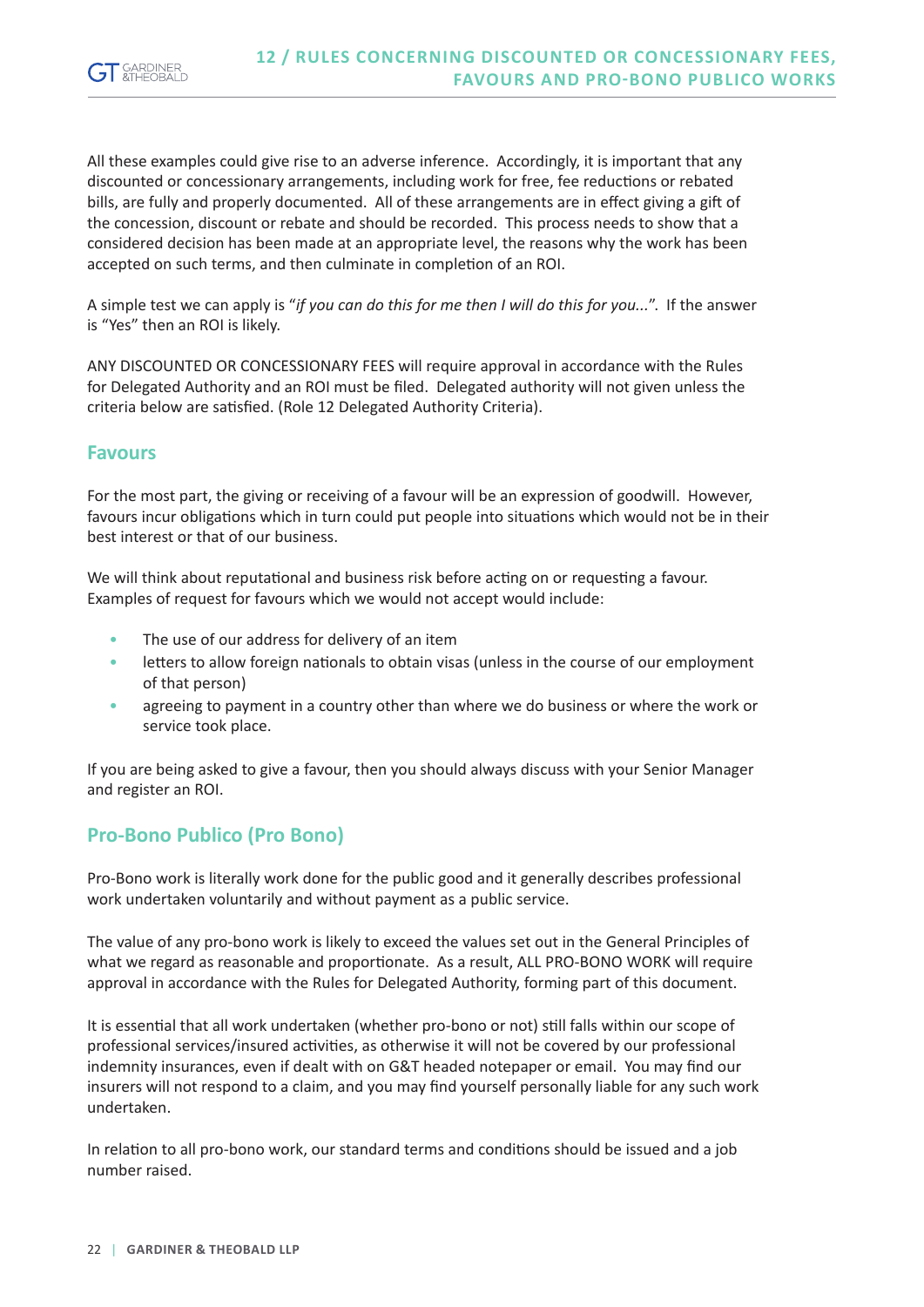

# **Rule 12 - Delegated Authority Criteria**

Any such approval under Rule 12 will not be given unless:

- We have checked that the provision of services will not give rise to any potential conflict of interest
- we have checked that the organisation receiving services has any associated Foreign Public Official (FPO) and whether the involvement of the FPO could create any potential conflict of interest
- the provision of services could not be interpreted as a reward for the award of a contract or influence a current bid situation
- The work is within our scope of professional services/insured activities.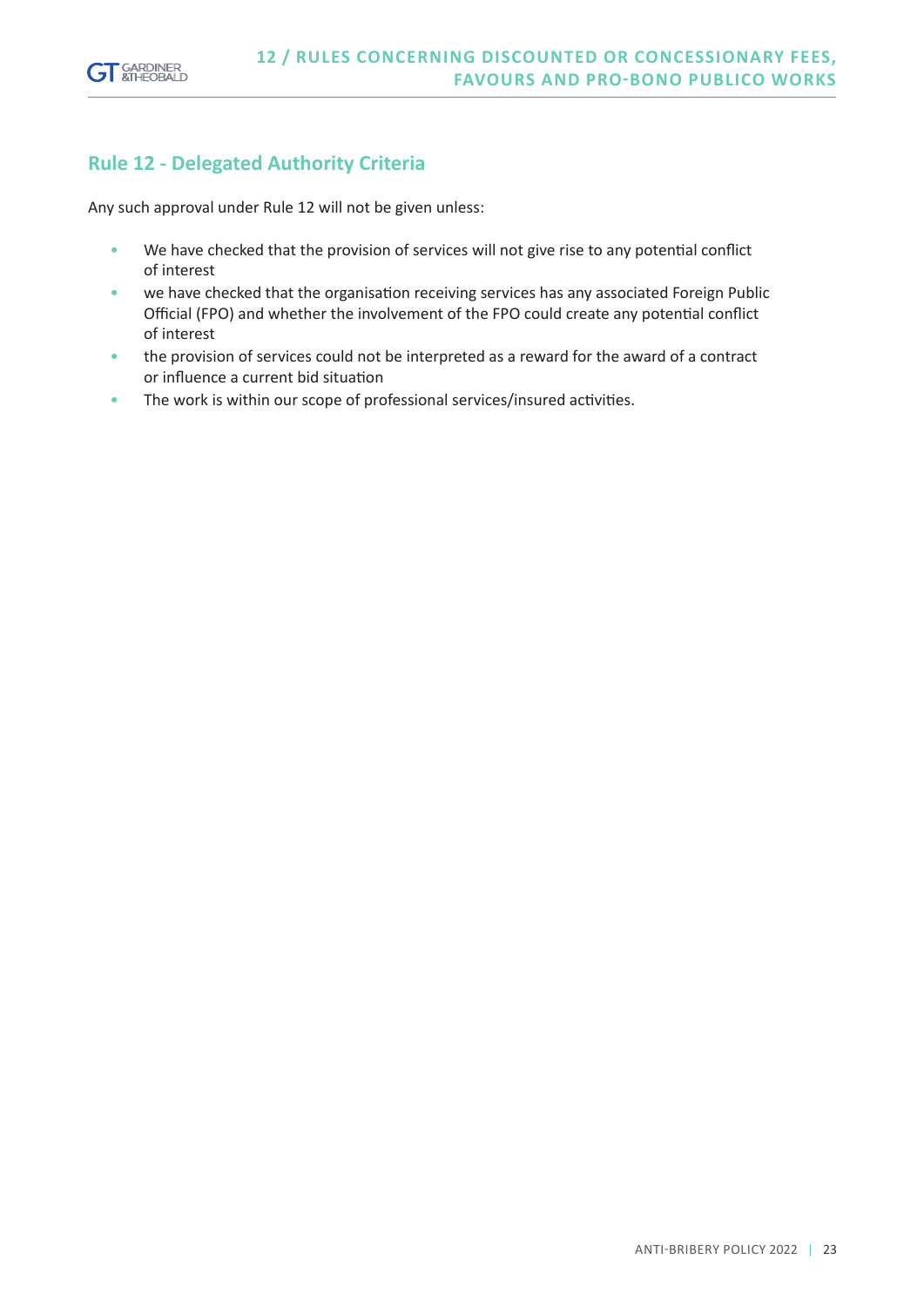

As a Organisation regulated by the RICS we are required to follow a set of Global Professional and Ethical Standards. More information can be found at: *www.rics.org/uk/the-profession/professional-and-ethical-standards*

Behaving ethically goes to the heart of what it means to be a professional. It is what distinguishes professionals from others in the marketplace. Having a clear set of professional and ethical standards to guide behaviour gives all those we deal with confidence in the way we do things. The RICS has created a streamlined set of professional and ethical standards:

#### **Act with integrity**

• This means being honest and straightforward in all that you do.

#### **Always provide a high standard of service**

This means always ensuring that your client, or others to whom you have a professional responsibility, receive the best possible advice, support or performance of the terms of engagement you have agreed.

#### **Act in a way that promotes trust in the profession**

This means acting in a manner, both in your professional life and private life, to promote you, your Organisation or organisation you work for and the profession in a professional and positive way.

#### **Treat others with respect**

• This means treating people with courtesy, politeness and consideration, no matter what their race, religion, size, age, country of origin, gender, sexual orientation or disability. It also means being aware of cultural sensitivities and business practices.

#### **Take responsibility**

This means being accountable for all your actions - don't blame others if things go wrong, and if you suspect something isn't right be prepared to do something.

Members of the RICS and Organisations regulated by the RICS are expected to behave in the following way:

#### **Bye-Law 5.2.1:**

*"Every member shall conduct himself in a manner befitting membership of the RICS."*

#### **Rule 3 of the Rules of Conduct for Members:**

*"Members shall at all times act with integrity and avoid conflicts of interst and avoid any actions or situations that are inconsistent with their professional obligations."*

#### **Rule 3 of the Rules of Conduct for Organisations:**

*"A Organisation shall at all times act with integrity and avoid conflicts of interest and avoid any actions or situations that are inconsistent with its professional obligations."*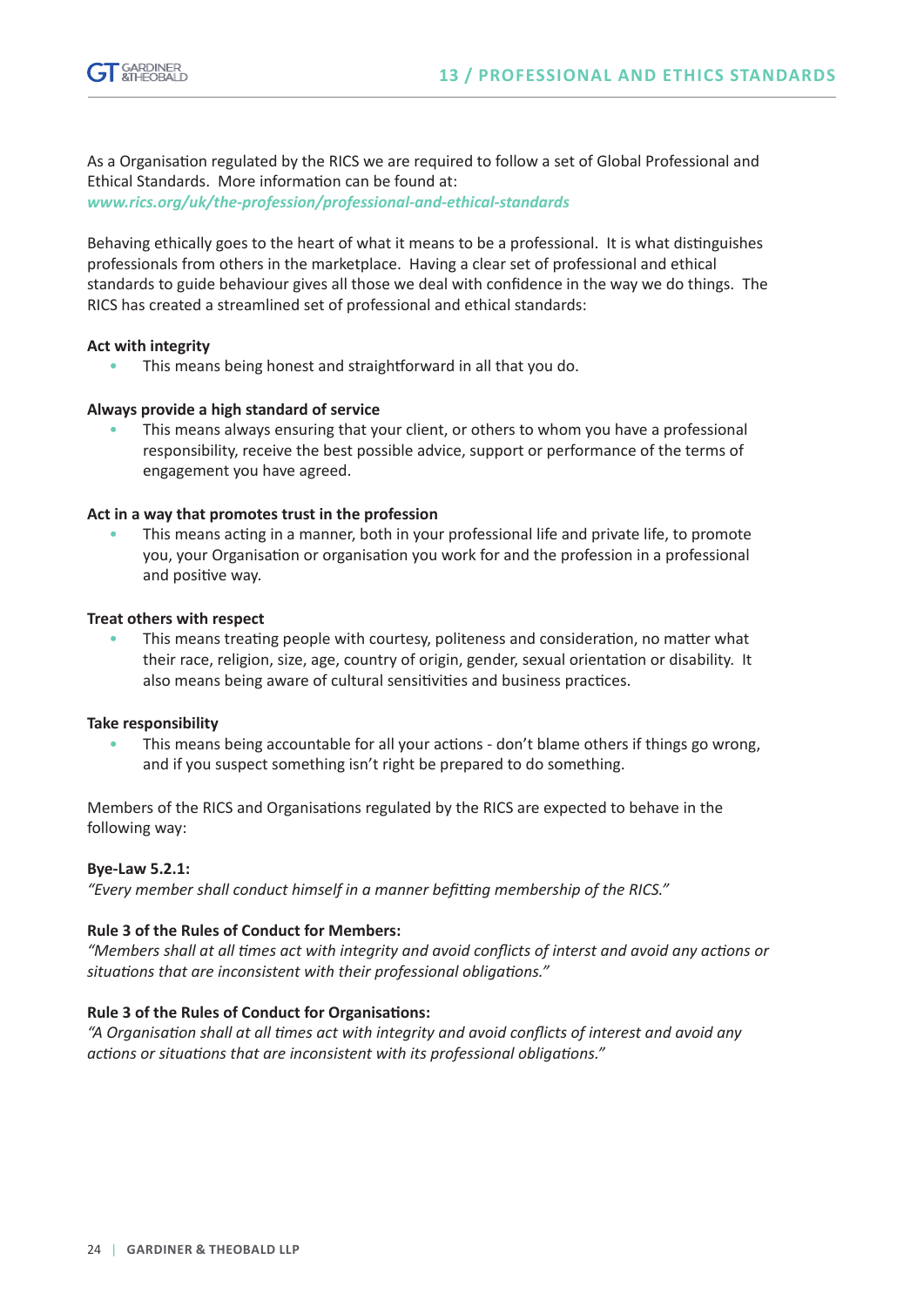

# **AUDIT AND SANCTION RULES**

We will carry out internal audits of our anti-bribery policy and related business rules at regular planned intervals taking into account the risk and importance of the processes and areas to be audited and the results of previous audits.

All audits will be carried out in accordance with our Business Management Procedure GTP105 Performance Evaluation and Improvement and the results will be reported to the Compliance Manager and our Governing Body.

- **Audit** is the process of analysing and evaluating the documentation and actions of relevant personnel (either member of the Organisation or business partner) to ascertain the extent to which a breach (if any) of Gardiner & Theobald's Anti-Bribery Policy and related rules has occurred
- **Sanctions** are the actions that Gardiner & Theobald may choose to implement if it is determined there is a breach of any of its Anti-Bribery Policy and related rules has occurred
- Gardiner & Theobald's Anti-Bribery Policy and all its related rules are within the scope of these rules
- Application of these rules will be in conjunction with all other current and relevant Gardiner & Theobald People & Development Policies & Procedures as these may apply to members of the Organisation
- Application of these rules will be in conjunction with all other current and relevant Gardiner & Theobald Policies & Procedures as these may apply to our business partners.

#### **Sanctions**

Failure to implement any or all aspects of the Anti-Bribery Policy and associated rules will be considered an automatic breach of this Anti-Bribery Policy.

A Register of Interests will be kept by members of the Organisation and our business associates. The Gardiner & Theobald Register of Interests will be available for review by the Governing Body at any time, and the same Governing Body reserves the right to require access to the Register of Interests maintained by a business associate.

Gardiner & Theobald reserves the right to investigate any action by members of the Organisation and our business associates. Gardiner & Theobald also reserves the right to implement any sanction considered appropriate if, following investigation, Gardiner & Theobald considers the Anti-Bribery Policy (or its associated rules and procedures) to have been breached.

These sanctions could include, but are not limited to, termination of contracts of employment and/or the members agreement of any Gardiner & Theobald LLP Member, and/or contracts with business associates.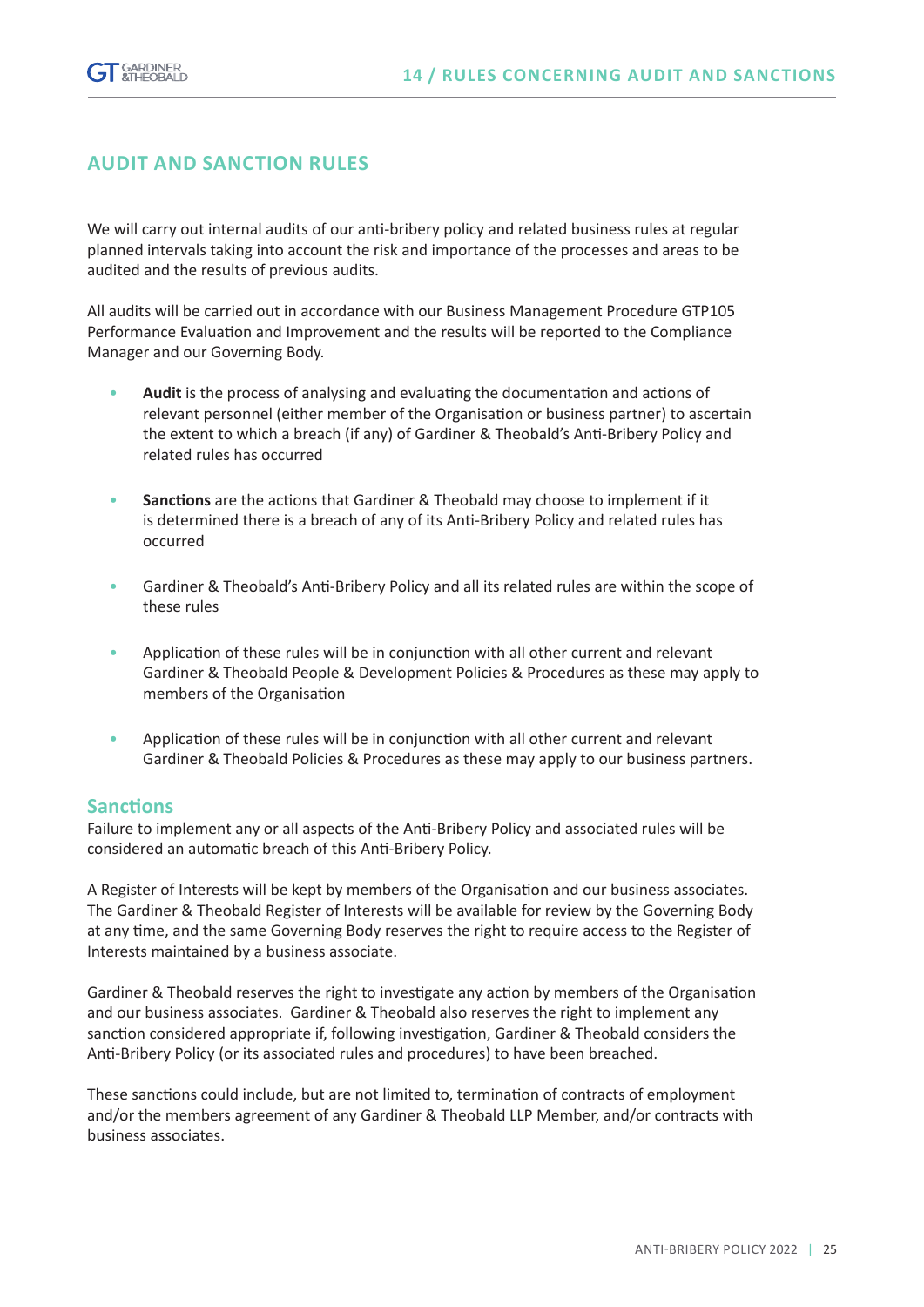

Gardiner & Theobald reserves the right to keep confidential the outcome of any and all audits undertaken under the auspices of its Anti-Bribery Policy, including any sanctions that may have been applied. This confidentiality will be maintained unless authorised by the Governing Body, or, if directed by any authority with properly constituted legal jurisdiction.

#### **IMPROVEMENT OF THE ANTI-BRIBERY POLICY**

All proposed changes and/or improvements to our anti-bribery policy and related business rules shall be assessed by the Compliance Manager prior to their introduction, and, if appropriate, by the Governing Body, to ensure that they do not reduce the effectiveness of the anti-bribery rules.

Changes and improvements will be managed in accordance with our Business Management System Procedure GTP105 Performance Evaluation and Improvement.

### **COMPLIANCE DECLARATION**

All of our employees have an Anti-Bribery Compliance declaration as part of their contract of employment when they join the Organisation. This is reinforced through our e-learning training package and through signing a further declaration on all expenses claims forms.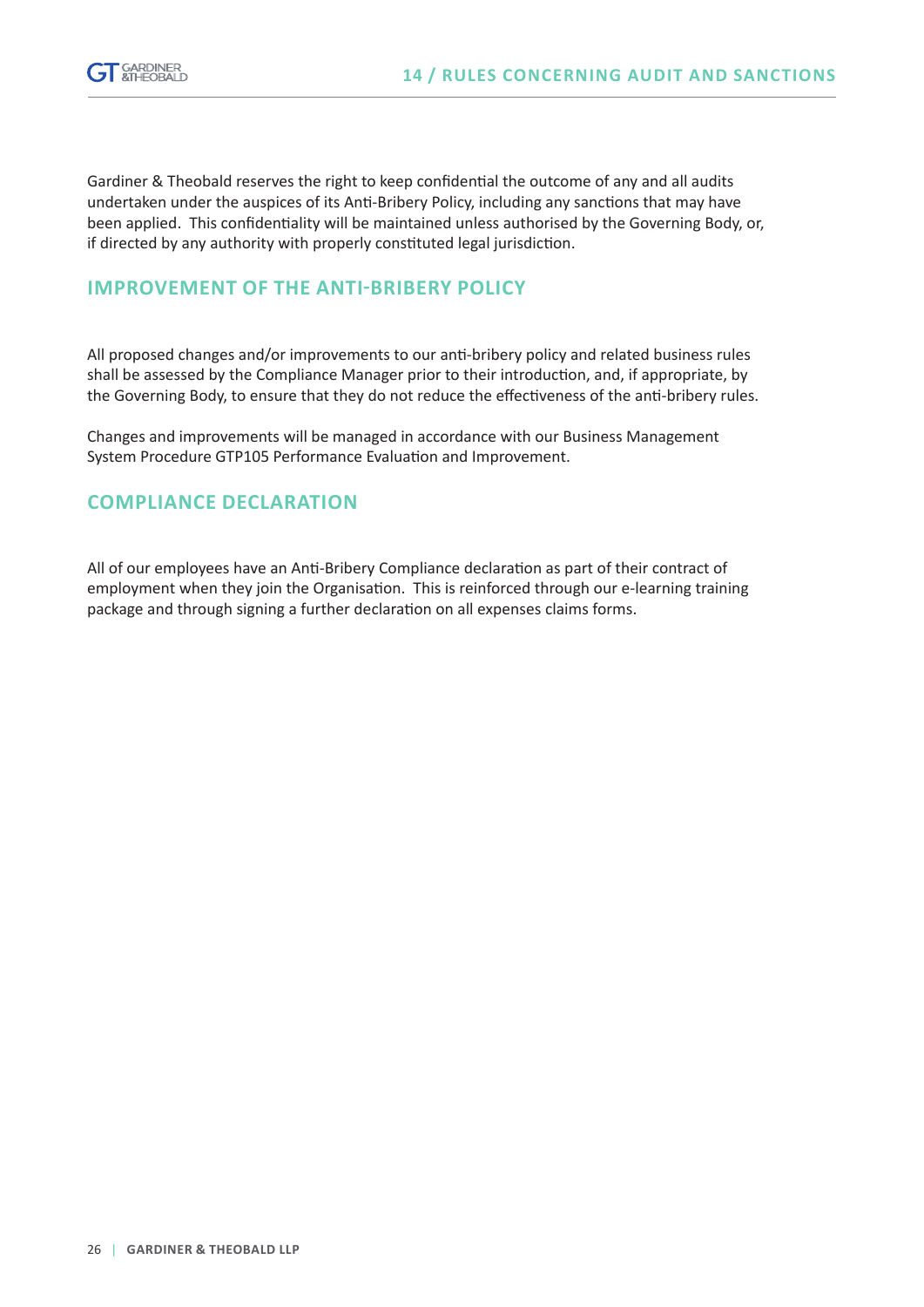

The Governing Body has approved Delegated Authority in connection with the Groups Anti-Bribery Programme to the persons named below.

Any delegated authority exercised by these individuals MUST be CONFIRMED BY EMAIL which MUST be copied to **Adam Glover and Steven Bennett** 

### **NAMED INDIVIDUALS**

#### **UK BUSINESS UNITS**

| <b>SC1 - QS &amp; PC</b>      | Paul O'Keefe         |               |
|-------------------------------|----------------------|---------------|
| SC1 - Infra/Trans             | Paul O'Keefe         |               |
| <b>SC1 - Special Projects</b> | Paul O'Keefe         |               |
| $SC2 - QS$                    | Steven Bennett       |               |
| $SC3 - QS$                    | Kevin Arnold         |               |
| <b>Bristol - QS</b>           | Kevin Arnold         |               |
| Leeds & Manchester - QS       | Matt Mills           |               |
| Newcastle - QS                | David Logue          | David Herford |
| Glasgow - QS                  | Garrie Renucci       |               |
| Edinburgh - QS                | Garrie Renucci       |               |
|                               |                      |               |
| <b>SC4 &amp; SC5 - PM</b>     | James Angus          | Matt Holman   |
| <b>Bristol - PM</b>           | <b>Richard Johns</b> |               |
| Glasgow - PM                  | David Logue          |               |
| <b>Manchester - PM</b>        | James Angus          |               |
| <b>GTPS</b>                   | James Angus          |               |
| <b>GTCM</b>                   | James Angus          |               |
| <b>Development Monitoring</b> | Steven Bennett       |               |
| Tax                           | Steven Bennett       |               |
| <b>GTFM</b>                   | Adam Glover          |               |

#### **OVERSEAS OFFICES**

USA: USA: Jonathan Andrew Andrew Demming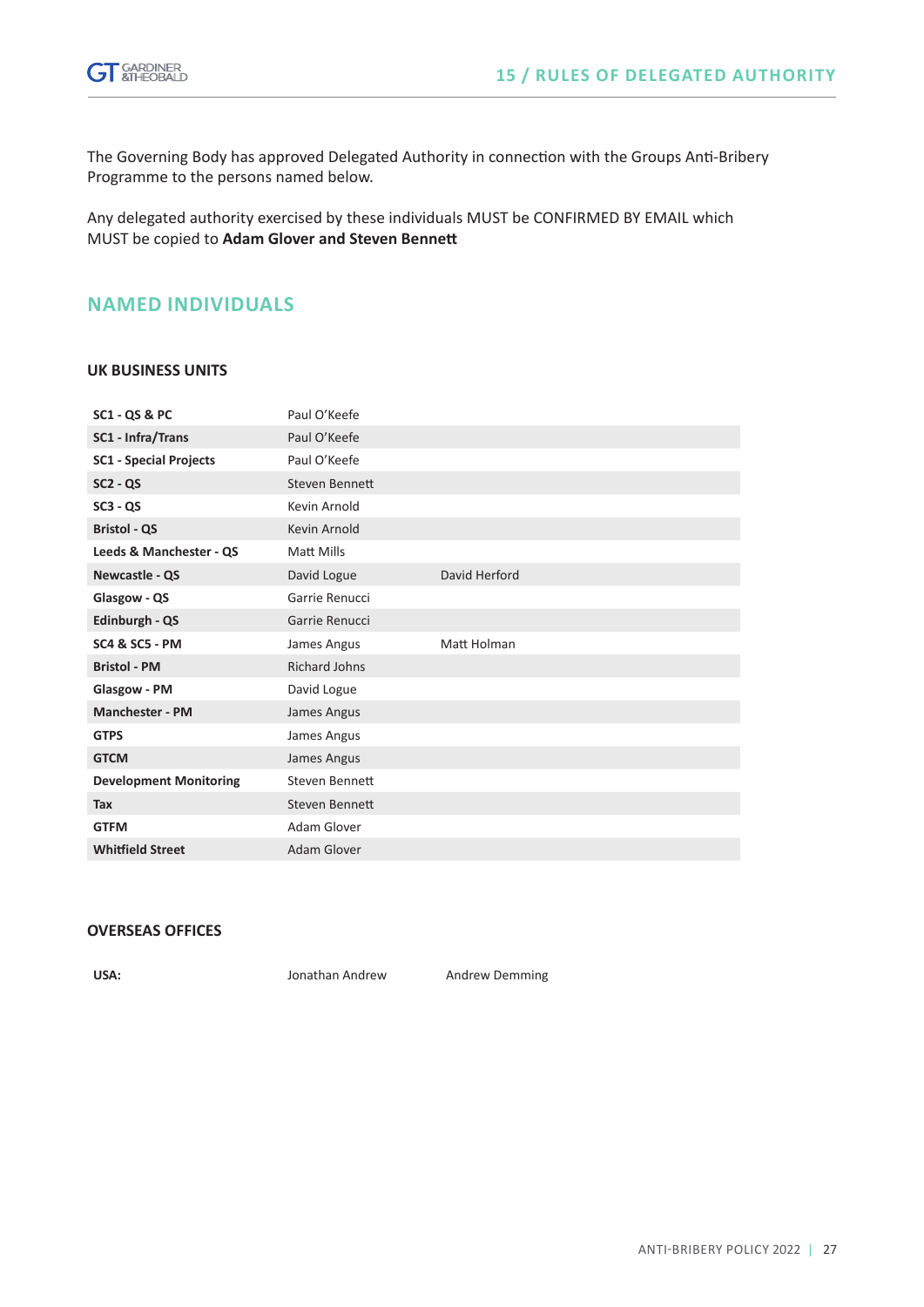

### **RAISING CONCERNS**

Our procedure for raising concerns is as follows:

- Personnel have an ethical and legal duty to report attempted, suspected or actual bribery, or any breach of or weakness in our anti-bribery policy and related business rules to an appropriate person within the Organisation via the Register of Interest Form
- concerns will be investigated by the Compliance Manager, and will be acted upon where appropriate, and feedback will be given where appropriate
- where requested by personnel, we will ensure that the Organisation as far as possible keeps the identity of personnel who make a report confidential (unless the Organisation is required by law or by our professional advisors to disclose this information)
- personnel may report anonymously (if and to the extent that applicable laws allow this).
- personnel will be protected from retaliation after raising in good faith a concern about actual or suspected bribery or the implementation of our anti-bribery policy and related business rules
- it is a disciplinary offence to retaliate against someone who in good faith raises a concern about actual or suspected bribery or the implementation of the anti-bribery policy and related business rules
- personnel are encouraged to contact the Compliance Manager for advice on what to do if faced with a concern or situation which could involve bribery and for advice on how and when they can report to appropriate external authorities
- this procedure will be available to all personnel via GT Knowledge
- we will regularly promote and encourage the use of personnel of the reporting procedures, via refresher training
- concerns can also be raised anonymously via the ROI System.

### **CONFLICT OF INTEREST**

Our policy on Conflict of Interest is available on the Organisation's intranet. Personnel are required to comply with this policy and to notify any actual or perceived Conflict of Interest in accordance with this policy and/or via the Register of Interests system on a confidential basis.